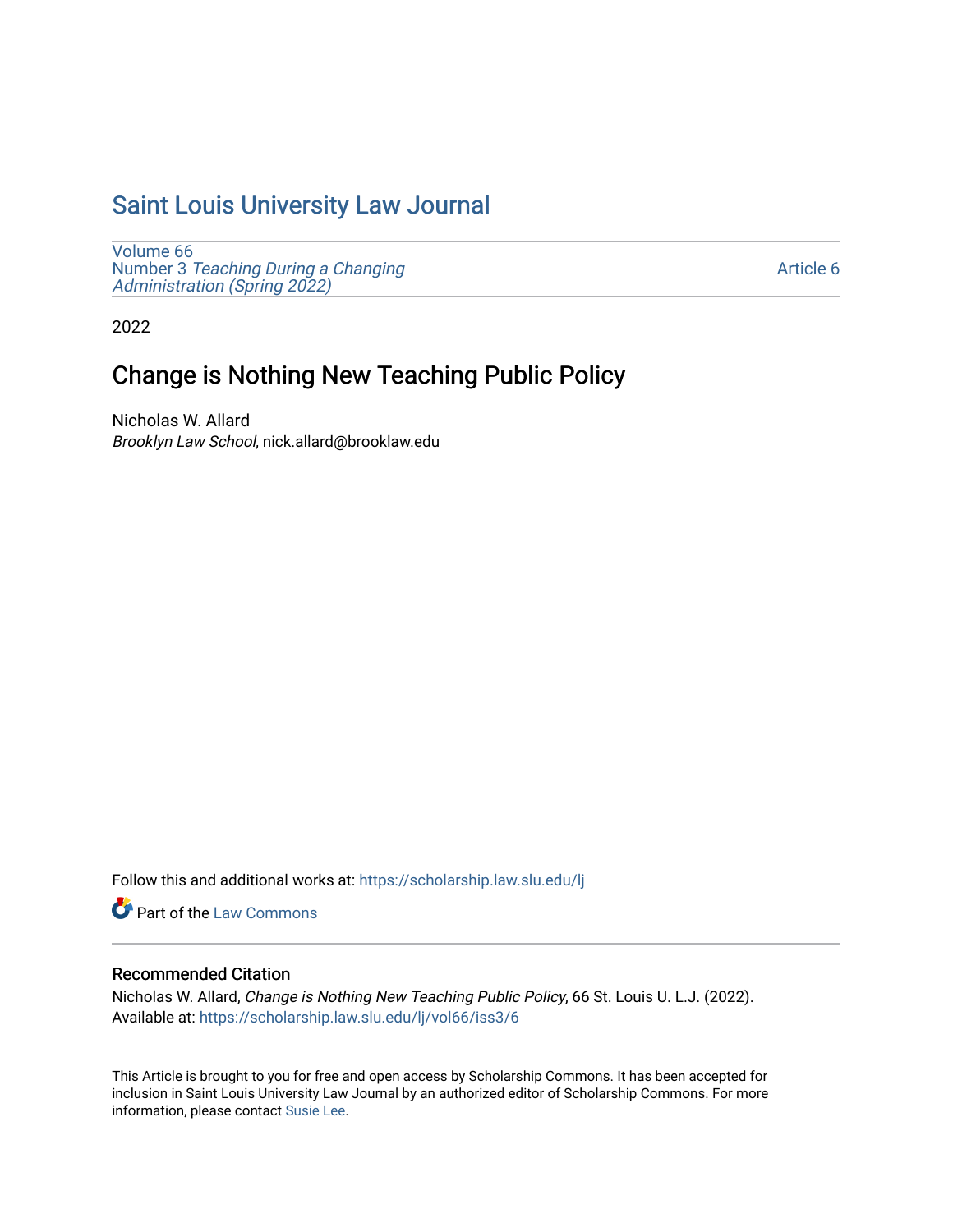# NICHOLAS W. ALLARD[\\*](#page-1-1)

# ABSTRACT

*This Article addresses the paradox that change is nothing new for those who teach aspiring lawyers how to effectively engage in the reality of the complex public policy arena. It rejects the notion that money buys results, and success is merely a matter of quick-fix influence peddling and personal relationships. Instead, to teach students how to provide public policy analysis, advice, and advocacy, teachers must help them understand and be prepared for a relentlessly dynamic, continuously evolving professional ecosystem where the very object of the work is to either advance or forestall legal change, often involving issues contested on multiple fronts and levels of government, over the long term where outcomes are constantly challenged and rarely, if ever, permanent. The players, institutions, venues, techniques, procedural rules, and compliance requirements are in a perpetual state of flux, usually operating under the light of public scrutiny and often in headlines. Pursuing the question of what the law or rule should be is challenging work at the intersection of law, government administration and regulation, politics, business, science,* 

<span id="page-1-0"></span><sup>†</sup> The views in this essay are those of the writer's alone and do not necessarily represent, nor should they be attributed to, the views of anyone else. This Article contains ideas, themes, and arguments adumbrated in previous articles, commentaries, speeches, presentations, and other writings and developed in my "Government Advocacy by Lawyers" course taught at Brooklyn Law School. I acknowledge the outstanding, generous assistance and encouragement over many years by Professor James A. Thurber, Distinguished University Professor of Government, Founder of the Center for Congressional and Presidential Studies, School of Public Affairs, American University. Professor Thurber is a giant in the field of public policy, a prolific author of books, articles, and syllabi that are useful in teaching a policy course to any student audience. In 2021, his career-long excellence, mentoring, and service as a great teacher, mentor, and colleague were recognized by receiving American University's Outstanding Teacher Award.

<span id="page-1-1"></span><sup>\*</sup> Former President and Joseph Crea Dean, Professor of Law Emeritus, Brooklyn Law School ("BLS"). Senior Counsel, Dentons, the world's largest law firm. Educational and civic voluntary leadership roles include serving as President of the Merton College Charitable Corporation; Bodley Fellow of Merton College, Oxford University; Advisor, Lucy Cavendish College, Cambridge University; Secretary, Association of American Rhodes Scholars; Trustee, Shakespeare Theatre Company, Washington D.C.; Director, Making Every Vote Count, Washington D.C.; and American Bar Association responsibilities, including Chair of the Standing Committee on the Law Library of Congress.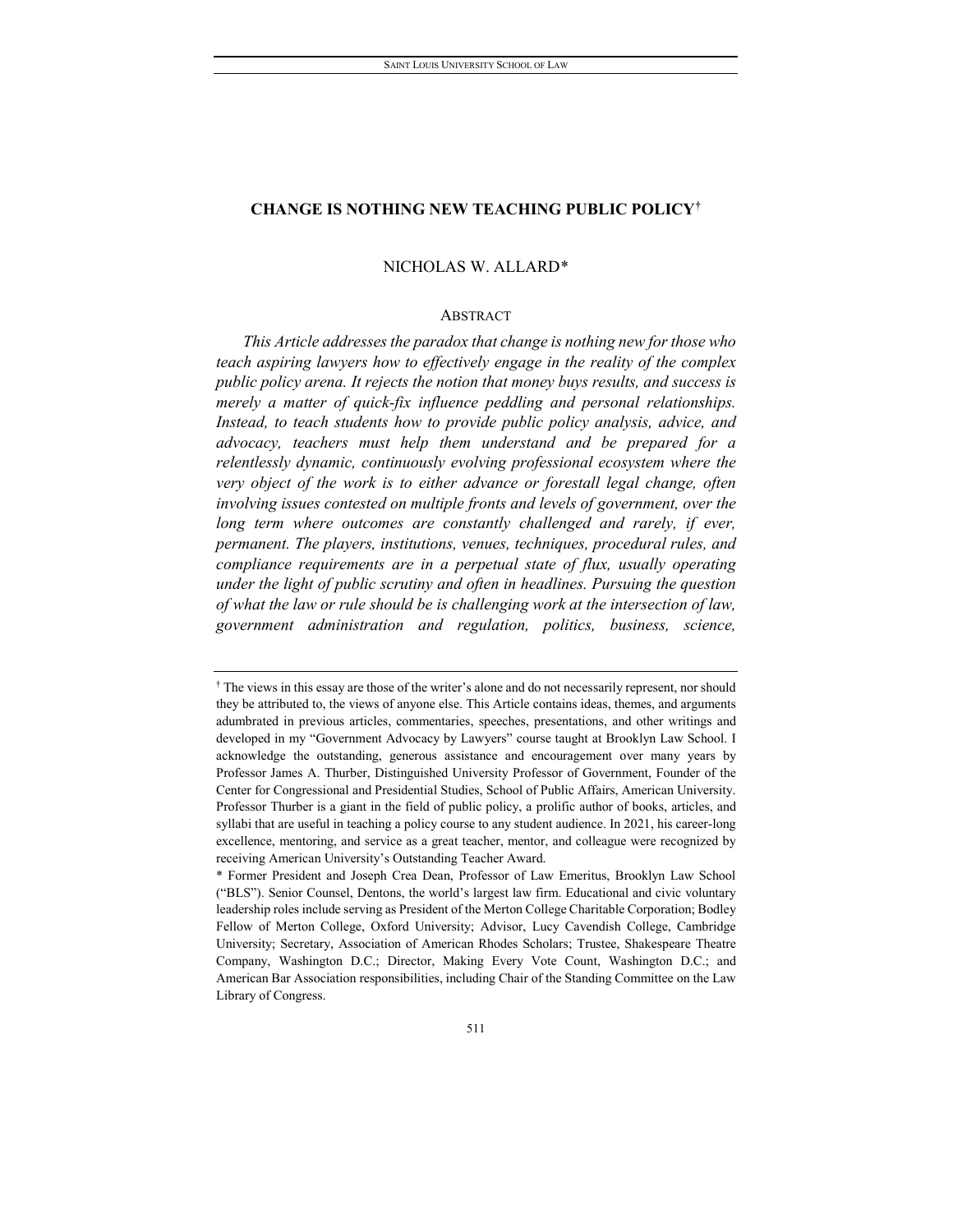*technology, and the public interest. For lawyers who have an appetite for change and who can tolerate a degree of fluidity, uncertainty, and the need to adapt to new circumstances, public policy is an exciting, honorable, and meaningful way to put the investment of time, effort, and money in one's legal education to good use in a worthwhile career of making a difference. The need to rethink and adapt how to teach public policy to law students after Trump or any administration change is not in itself new. However, the fundamental nature and degree of the recent tectonic shifts in the landscape of rules and norms governing the public policy process are unprecedented, and profoundly so.*

*This Article identifies the need for teachers to bridge the gap between conventional wisdom and contemporary academic literature about the nature of the public policy process in the United States. It refers to an impressive amount of academic work available for course reading lists, which can be instructive and worked into a policy course syllabus. The role that lawyers and the public can and should play to sustain democracy, justice, and equality also can be studied by examining contemporary controversies concerning structural issues about our constitutional form of government. Teaching what is needed for good and better government can help students learn a great deal about public policy while involving them in thinking about theoretically and practically how to go about resolving very difficult policy issues. The Article highlights five possible topics and case studies about the future of democracy arising from the harrowing 2020 political slugfest. Four involve structural issues in the field of election law. The fifth is the latest iteration of a perpetual concern about inequity in the access to communications technology that is essential for participating in governance and access to economic opportunity. Each of these five examples are among the many possible topics a teacher might choose from to provide fertile, new ground for critical intellectual analysis and creative approaches teaching public policy. The Article also reviews various techniques for teaching policy, this author's view of the most significant external changes on the horizon for the policy process, and what law schools can and should do to teach students and to educate the public about how our government is supposed to work. The Article concludes that public policy is an integral part of teaching and studying subjects across the law school curriculum. It is also a substantial part of what lawyers do in private practice, government, public service, and public interest work. That is because the public policy process touches everything that matters to us as individuals and members of a diverse community living under the same constitutional rulebook. So, teaching public policy is a worthwhile calling whether as part of another doctrinal subject, experiential educational training, or as the central theme in its own course.*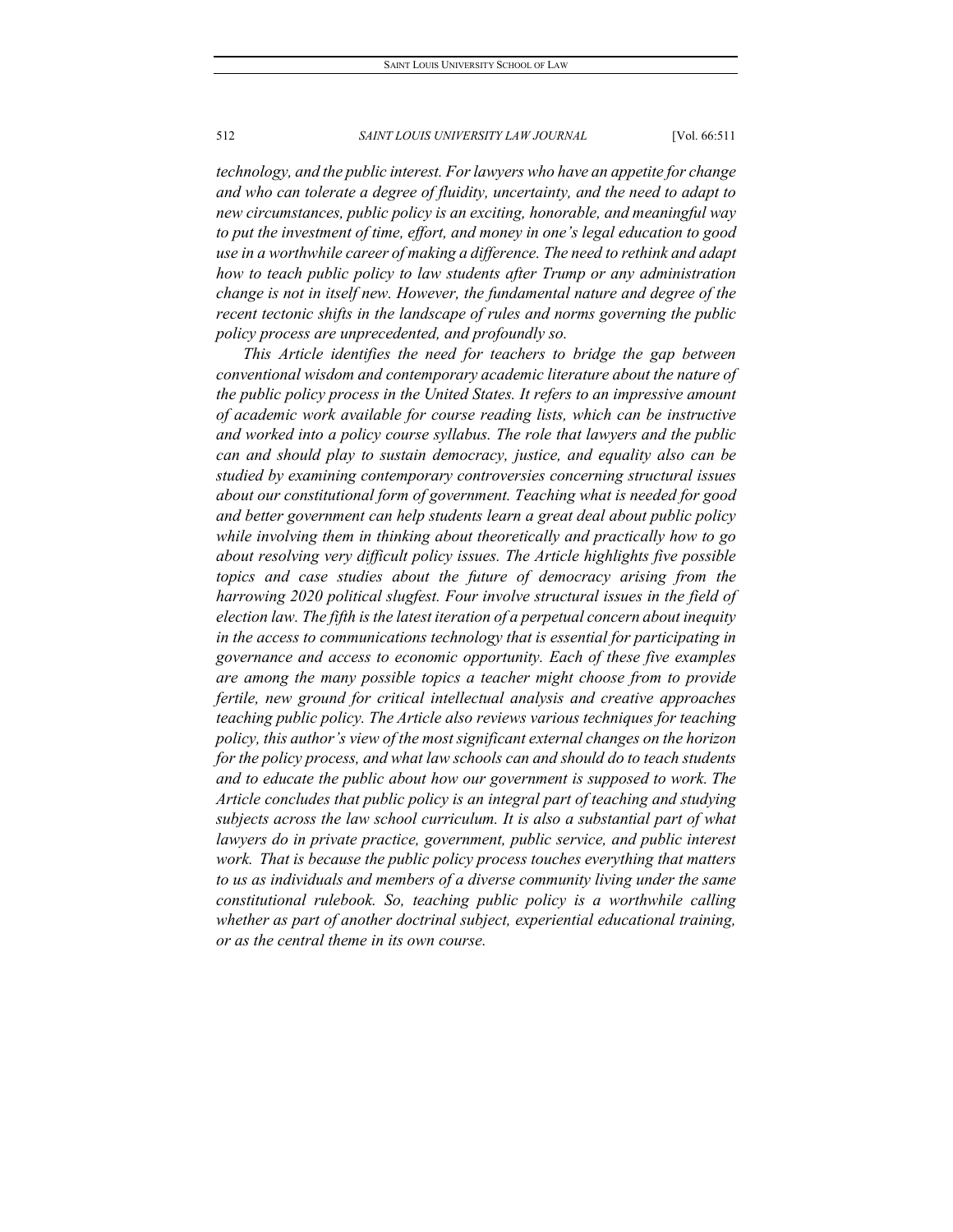# I. THE CHALLENGING PARADOX OF TEACHING PUBLIC POLICY

Public policy inherently concerns change. So, paradoxically, change is nothing new for those who study and teach aspiring lawyers how to effectively engage in the reality of the complex public policy arena. Admittedly, this insight is in conflict with the popular, simplistic, and incorrect notion that money buys results, and success is merely a matter of quick-fix influence peddling and personal relationships.<sup>[1](#page-3-0)</sup> For students to learn how to provide public policy analysis, advice, and advocacy, they must understand and be prepared for a relentlessly dynamic, continuously evolving professional ecosystem where the very object of the work is to either perpetuate or forestall legal change, often involving issues contested on multiple fronts and levels of government, over the long term where outcomes are constantly challenged and rarely, if ever, permanent. The players, institutions, venues, techniques, procedural rules, and compliance requirements are in a perpetual state of flux and regularly change, usually operating under the light of public scrutiny and often in headlines.<sup>[2](#page-3-1)</sup> It is challenging work at the intersection of law, government administration and regulation, politics, business, science, technology, and public interest. It is not work that suits everyone. As the incomparable Ira Schuman aptly quipped about his real estate business based in New York City, "It's not rocket science, it's harder than rocket science."<sup>[3](#page-3-2)</sup> But for the right kind of lawyers who have an

<span id="page-3-0"></span><sup>1.</sup> An excellent new book for teaching the complex dynamism of the public policy process is SEAN J. KEALY, AMERICAN LEGISLATIVE PRACTICE (2021). *See also, e.g.*, FRANK BAUMGARTNER ET AL., LOBBYING AND POLICY CHANGE: WHO WINS, WHO LOSES, AND WHY (2009); LEE DRUTMAN, THE BUSINESS OF AMERICA IS LOBBYING: HOW CORPORATIONS BECAME POLITICIZED AND POLITICS BECAME MORE CORPORATE (2015); ALLAN CIGLAR ET AL., INTEREST GROUP POLITICS (9th ed. 2016); MARK FAGAN, LOBBYING: BUSINESS, LAW AND PUBLIC POLICY, WHY AND HOW 12,000 PEOPLE SPEND \$3+ BILLION IMPACTING OUR GOVERNMENT (2015); JOHN C. SCOTT, LOBBYING AND SOCIETY: A POLITICAL SOCIOLOGY OF INTEREST GROUPS (2018); AMERICAN BAR ASSOCIATION, THE LOBBYING MANUAL (William V. Luneburg et al. eds., 4th ed. Supp. 2011) [hereinafter THE LOBBYING MANUAL]; FRANCES E. LEE, INSECURE MAJORITIES: CONGRESS AND THE PERPETUAL CAMPAIGN (2016); AMERICAN GRIDLOCK: THE SOURCES, CHARACTER, AND IMPACT OF POLITICAL POLARIZATION (James A. Thurber & Antoine Yoshinaka eds., 2015) [hereinafter AMERICAN GRIDLOCK]; OBAMA IN OFFICE (James A. Thurber ed., 2011).

<span id="page-3-1"></span><sup>2</sup>*. See* KEALY, *supra* note 1, at ch.7. For a history of changes in public policy and the continuous evolution of lobbying regulation, see Nicholas W. Allard, *Lobbying is an Honorable Profession: The Right to Petition and the Competition to be Right*, 19 STAN. L. & P. REV. 23 (2008); THE LOBBYING MANUAL, *supra* note 1, at ch.40; Nicholas W. Allard, *Money and Speech: Practical Perspectives*, 25 J.L. & POL'Y 255 (2016).

<span id="page-3-2"></span><sup>3.</sup> Ira Schuman, Vice Chairman, Director, Co-Branch Manager, Savills, United States. In a meeting in his Park Avenue office with a leading British educator hoping to collaborate with the professional development and educational needs of companies in the real estate sector, Ira explained: "Rocket scientists work with the laws of nature and immutable facts. If you ignite fuel, you know what, when, and where the result will happen. You know how much fuel and speed you need to get a rocket out of gravity's pull and through atmospheric resistance. You can predict results, and through trial-and-error, correct mistakes to get the result you want." In contrast, Ira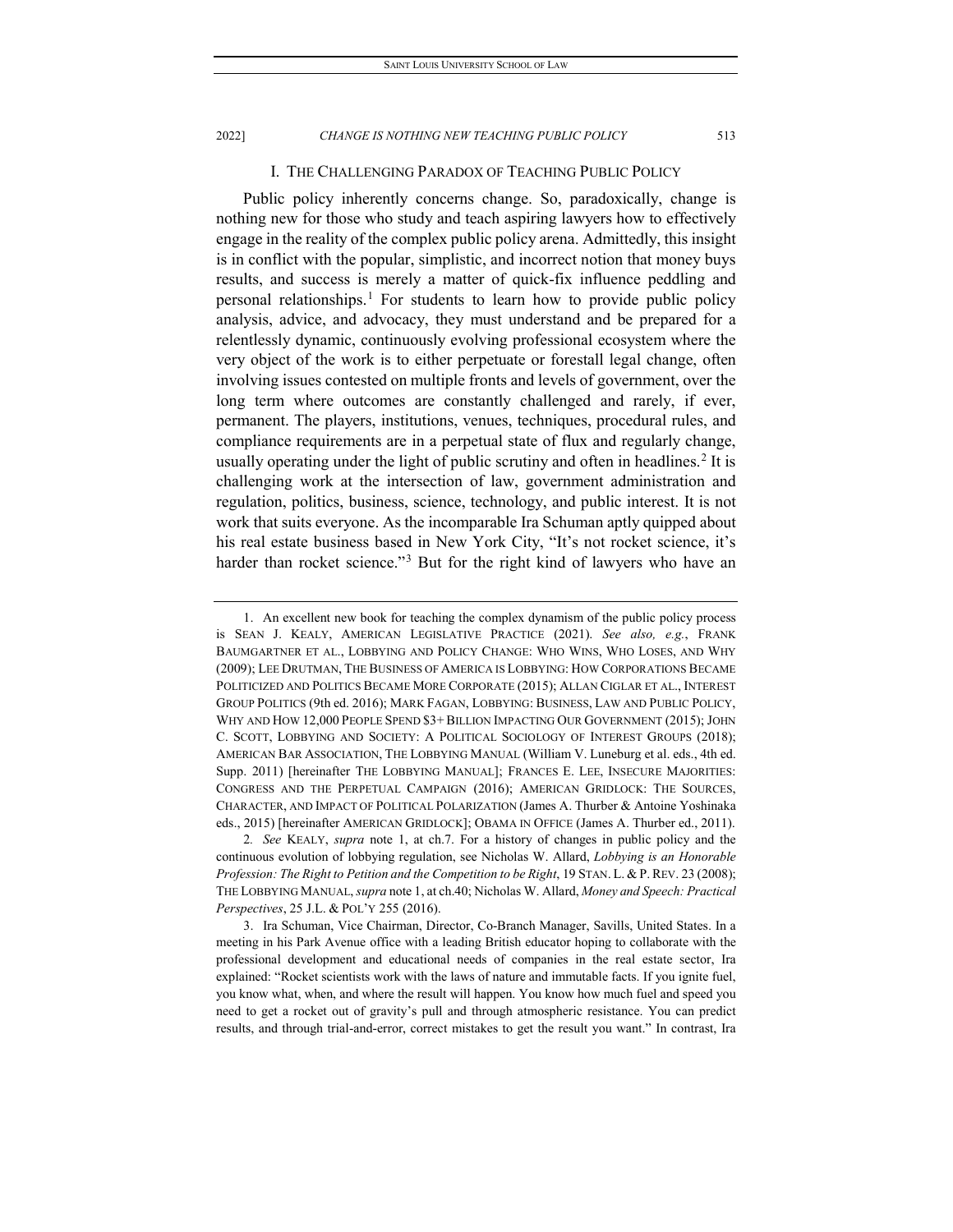appetite for shaping society's legal framework and who can tolerate a degree of fluidity, uncertainty, and the need to adapt to new circumstances, public policy is an exciting, honorable, and meaningful way to put the investment of time, effort, and money in one's legal education to good use in a worthwhile career of making a difference.

In no way do I minimize the scope or impact of the changes caused during the Trump Presidency and its aftermath. The aberrant, unprecedented assault on the Constitution, the rule of law, and democracy by Donald J. Trump and his followers is described in these pages by Professor Joel Goldstein's clear, compelling, and typically insightful article.[4](#page-4-0) His article is recommended, if not essential, reading for anyone interested in a comprehensive analysis of the serious different ways that Trump's authoritarian proclivities and disregard for law and ideals shook the foundation of our democratic form of government. Professor Goldstein's observations about the abandonment of American ideals and principles justified by the higher purpose of enabling Trump's power and autonomy depict radical changes in every aspect of governance, including the assumptions about the beliefs and behavioral norms expected of people in the public policy process.<sup>[5](#page-4-1)</sup> Professor Goldstein warns about serious new, and even

described the nature of real estate business based in the global epicenter of the industry in New York as being much more fluid and unpredictable, requiring constant creative adaptation and change to unpredictable circumstances, most of which cannot be controlled. As a public policy lawyer teaching the subject, I can relate.

<span id="page-4-0"></span><sup>4.</sup> Joel Goldstein, *Teaching Constitutional Law After the Trump Presidency*, 66 ST. LOUIS U. L.J. (forthcoming 2022).

<span id="page-4-1"></span><sup>5.</sup> A chilling reminder of the danger of justifying illegal, unethical, and immoral behavior for higher purposes is portrayed in the film JUDGMENT AT NUREMBERG (1961), especially the presiding Judge's concluding speech delivered by actor Spencer Tracy. This courtroom drama set in 1948 Nuremberg, Germany, depicts a fictionalized version of the so-called "Judge's Trial," one of the twelve U.S. Nuremberg Military Tribunals conducted after World War II. Another poignant, timeless, and timely example of the difficulty of overcoming societal complacency to those unspeakable acts even in the direst circumstances is Polish Diplomat Jan Karski's heroic efforts in World War II to inform Western governments, including the United States, about the atrocities suffered by Jews during the Holocaust. This story is told powerfully and unforgettably in REMEMBER THIS: THE LESSON OF JAN KARSKI (2021), written by Clark Young and Derek Goldman, directed by Derek Goldman. The one-actor, one-act play was recently performed in Washington D.C. at the Shakespeare Theatre by David Strathairn. Thomas Floyd, *David Strathairn, Now Playing a Holocaust Witness at the Shakespeare Theatre, Reflects on the Lessons of the Past*, WASH. POST (Oct. 5, 2020, 12:00 PM), https://www.washingtonpost.com/goingoutguide/theaterdance/david-strathairn-qanda-shakespeare-theatre/2021/10/05/ec97e4dc-21f5-11ec-b3d6-8cdebe 60d3e2\_story.html [https://perma.cc/5H74-CM33]. The simple, trenchant words of the play's Prologue, words that were written eight years ago about events that occurred over eighty years earlier, could have been ripped from today's headlines: "We see what goes on in the world, don't we?" Star David Strathairn asks, while channeling Karski, the real-life resistance fighter who traveled from Poland to Franklin D. Roosevelt's Oval Office in 1943 to bring word of the Holocaust's horrors. "Our world is in peril. Every day, it becomes more and more fractured, toxic, out of our control. We are being torn apart by immense gulfs of selfishness, distrust, fear, greed,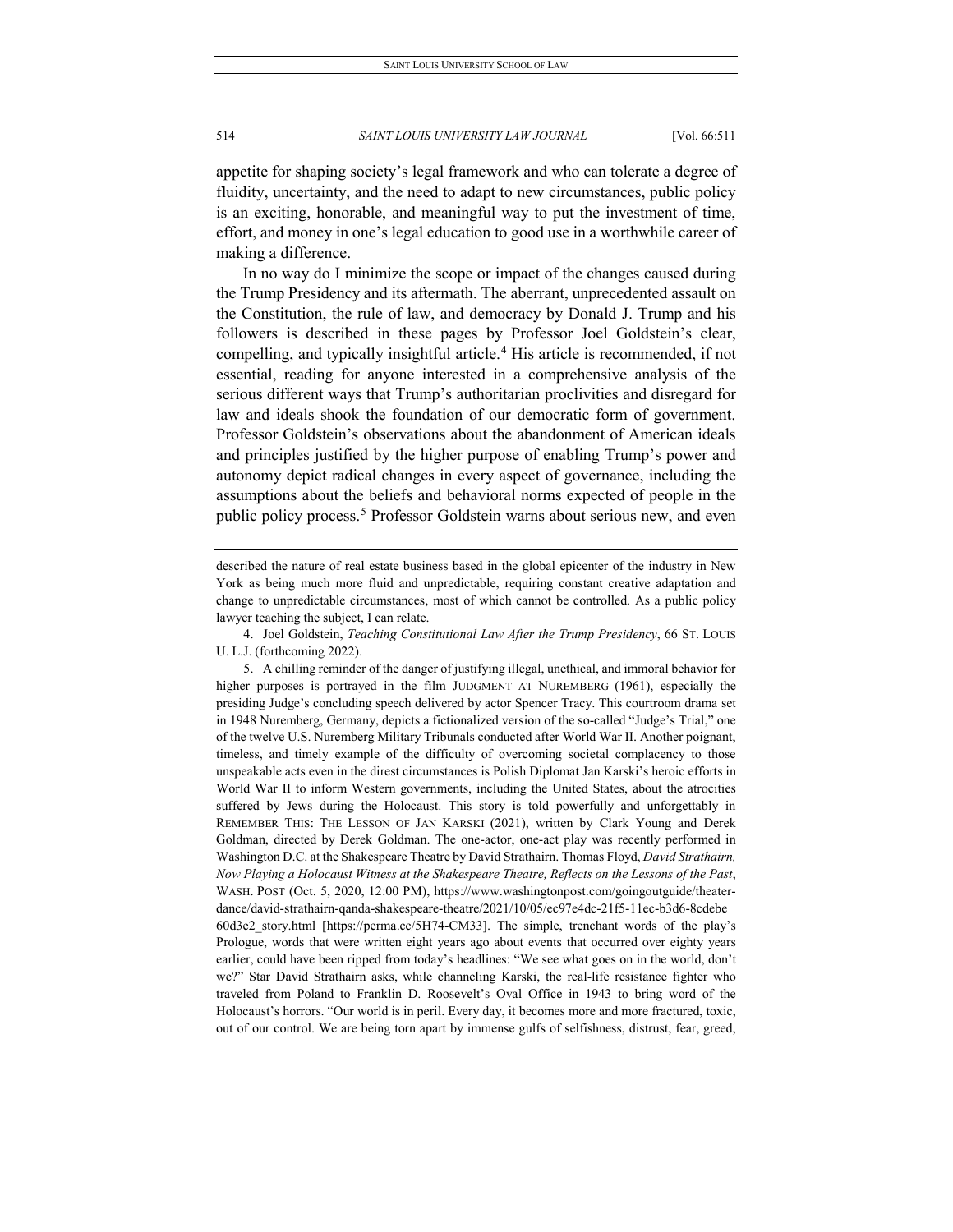existential, constitutional problems and offers suggestions for addressing them in the classroom. In addition, he adds his voice to those who call for law schools to do more to educate the public about how and what is necessary for our system of government to work. This imperative certainly applies to the field of teaching public policy. The need to rethink and adapt how to teach public policy to law students after Trump is not in itself new. However, the fundamental nature and degree of the tectonic shifts in the landscape of rules and norms governing the public policy process are unprecedented, and profoundly so.

# II. LEARNING ABOUT & STUDYING THE NATURE OF THE CONSTANTLY EVOLVING PUBLIC POLICY PROCESS

The traditional practice of law pursues the question: "What is the law?" So, typically, private corporate law practice involves determining how to advise clients, draft a contract, or structure a transaction and then "paper the deal" according to the applicable existing law. Similarly, private litigation and dispute resolution usually involves determining who wins or loses given the facts under the existing law. In contrast, the public policy process involves pursuing the question: "What should the law or rule be?" Conceptually, answering this question involves fact-based discourse, development of consensus, and compromise leading to outcomes determined by governmental bodies and officials who make and implement laws and rules. Without a doubt, developing generally applicable answers—that is, policy solutions—is work that lawyers can do especially well, while also following the procedural and ethical rule books. The distinguishing critical thinking, rigor, and professional responsibility expected of lawyers is increasingly advantageous because policy work has become exceedingly difficult given the contemporary complexity of issues, partisan discord, and government malfunction. The truth, which many lawyers disclaim or seem not to recognize, is that most lawyers engage in policy work in some form or another at various points of their careers, even if public policy analysis, advice, and advocacy are not a core part of their practice.

The policy process unfolds in a complex, dynamic, continuous, and unpredictable environment in multiple arenas. It often is impacted by external events, frequently unexpected, and shaped by circumstances which the participants and interested constituencies cannot control. Policy change, if it happens, often occurs only over considerable time with sustained effort.<sup>6</sup> Outcomes are never completely secure from further change or even reversal. The experience leading up to and following the enactment of the landmark

indifference, denial." *Id.* Karski's reports to President Franklin D. Roosevelt, Justice Felix Frankfurter, and other leaders went unheeded and failed to prompt government intervention in the genocide of Jews by the Nazi regime, which continued unabated until the end of the war. *Id*.

<span id="page-5-0"></span><sup>6.</sup> *See generally* books authored by BAUMGARTNER ET AL., DRUTMAN, & LEE cited *supra* note 1.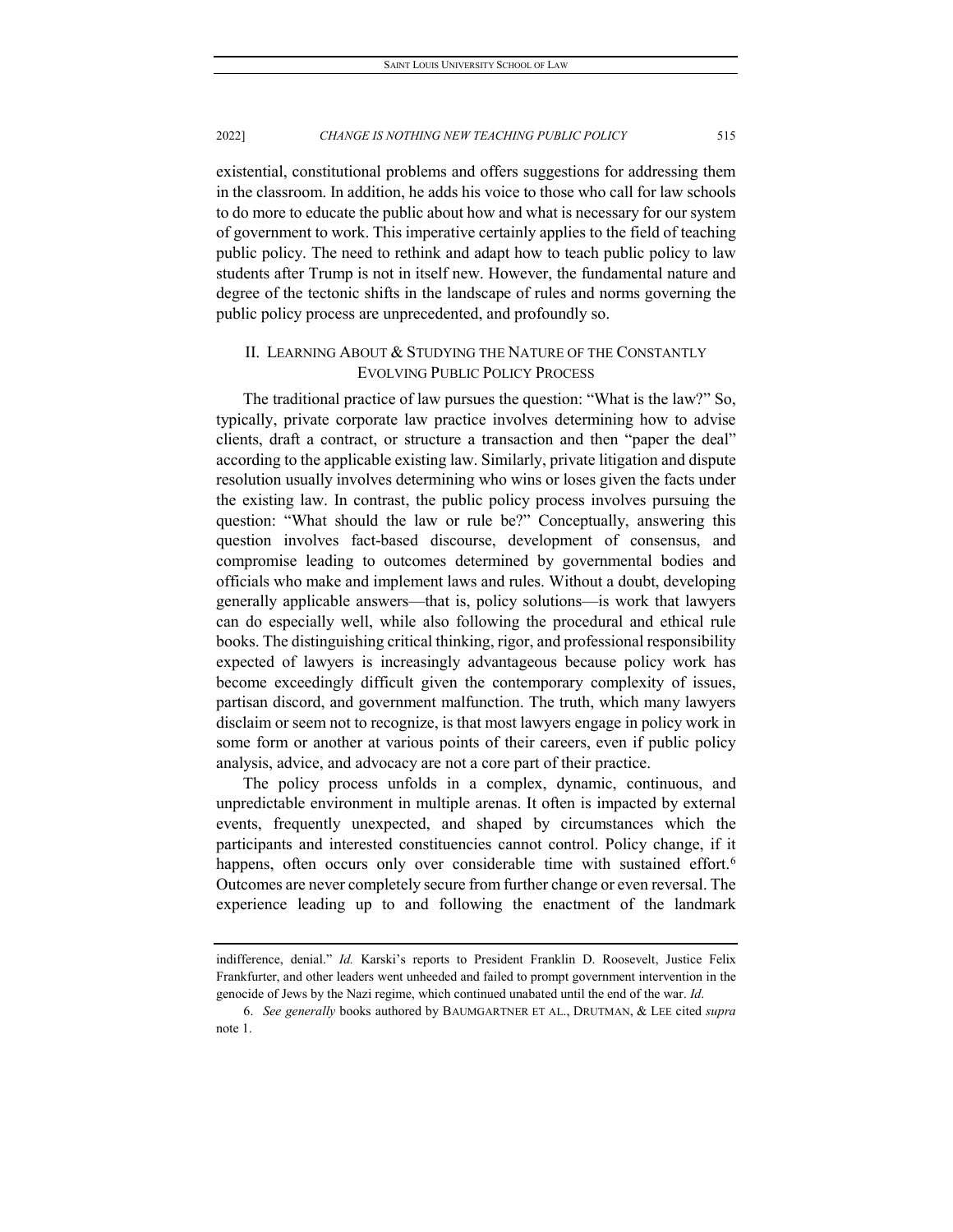Telecommunications Act of 1996[7](#page-6-0) and the Affordable Care Act of 2010[8](#page-6-1) are examples of this phenomenon. Efforts to change, limit, update, or reverse these well-known measures continue unabated to this day. Public policy develops in an ongoing, ever-evolving, organic process, which, of course, often involves contentious multiyear back-and-forth legislative and regulatory processes and litigation about major issues. Over time, this robust democratic system determines when and how society progresses and how far it can be moved toward justice, freedom, economic opportunity, equal rights, peace, and the well-being of people and the very planet we share. If only public policy was rocket science, or as relatively manageable as space tourism.

# III. LAW ITSELF IS MORE THAN A LINEAR RHYMING BALLAD & POLICY WORK IS JAZZY

"History does not repeat itself, it rhymes."[9](#page-6-2) That pithy observation often attributed to Mark Twain wonderfully describes the dynamic ever evolving essence of law.

Yet, legal history has always been more than a linear ballad in rhyming verse. After all, law is written in the past, stretched to fit the present, and already late for the future. It is rarely, if ever, exactly the same. The tension between continuity and change is inherent in law. That means that every generation of lawyers must resonate with the past and harmonize precedents, listen and respond, collaborate with other players, adjust to different procedural rhythms, and improvise off the cadence of the beat of established rules to best serve people in the fresh and novel world where humanity always exists. Performing as a good lawyer involves more than following written notes on a page. It can be downright jazzy. The best public policy lawyers are the jazz artists of law.

Throughout the history of civilization, prophets, philosophers, missionaries, forced migrants, refugees, researchers, adventurers, sailors, soldiers, pilots, and astronauts have led explorations of the unknown. In the 21st Century, lawyers, and especially those engaged in public policy work, have the exciting opportunity—in truth, duty—to help society navigate through a perfect storm of transformational forces testing the limits of our established values, norms, practices, and rules. Lawyers will be called on to make us all better than our differences. For some time, our honorable profession has been serving as guides for people to cope with constantly accelerating change, certain uncertainty, and risk. These forces are all driven by an enormous confluence of megatrends: technological disruption, increasing competition, consumer-centric demands,

<sup>7.</sup> Telecommunications Act of 1996, Pub. L. No. 104-104, 110 Stat. 56 (1996).

<sup>8.</sup> Patient Protection and Affordable Care Act, Pub. L. No. 111-148, 124 Stat. 119 (2010).

<span id="page-6-2"></span><span id="page-6-1"></span><span id="page-6-0"></span><sup>9.</sup> Brian Adams, *History Doesn't Repeat, But It Often Rhymes*, HUFFPOST (Jan. 18, 2017, 6:47 PM), https://www.huffpost.com/entry/history-doesnt-repeat-but-it-often-rhymes\_b\_6108761 0e4b0999d2084fb15.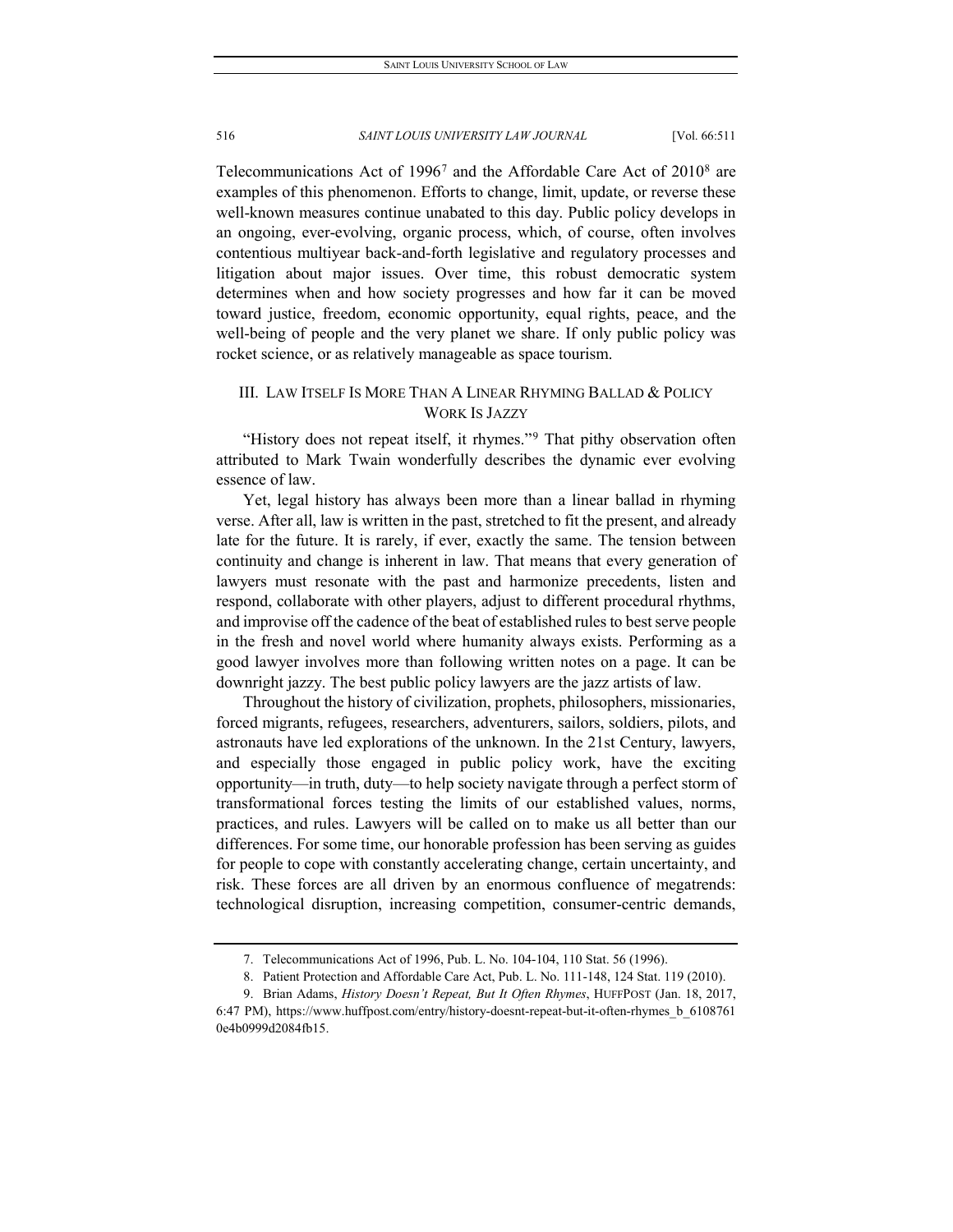and the transborder, polycentric, interdependent reality of our world. The Covid-19 pandemic is a vivid example of our global interconnection and interdependence, as well as the public policy challenges of our time.<sup>[10](#page-7-0)</sup>

# IV. STUDYING & TEACHING PUBLIC POLICY MATTERS BECAUSE OF WHAT IS AT STAKE

In the United States and around the world, we are at an inflection point. Lawyers will play as important a role as ever in the history of the profession. They will be necessary to chart a course for people, organizations, and communities toward greater economic growth and opportunity, equality, social and racial justice, peace, and well-being as well as sustaining the health of the earth, which is our home. What lawyers do will matter, whether in firms, big or small, or as solo practitioners and in-house counsel. They can contribute through their work in the private sector, for nonprofits, government, or other forms of public service, including providing legal aid for the poor and underrepresented. They can be excellent entrepreneurs and make a difference in any of the wide variety of fields in which the study and intellectual rigor of law gives one an edge, such as business, diplomacy, and politics. Without question, given the stakes, lawyers can make a difference through understanding and helping reach solutions to the issues of our day in the public policy process. They can do so as teachers, practitioners in the private or public sectors, and lawmakers.

Good public policy lawyers are crucial because in this moment we all are involved in struggles where critical outcomes are in the balance. They will prove to be instrumental in determining whether we continue to enjoy the benefits of the rule of law in democracies governed by, and for, the people, with the consent of the governed. Public policy lawyers can help make sure that this remains so, and that departures from legal order are exceptions that highlight what is right. The democratic process never has been easy or perfect. As always, patience and

<span id="page-7-0"></span><sup>10.</sup> For a crisp and informative history of the similarities and differences throughout U.S. legal, political, and public health policy responses to epidemics, see JOHN FABIAN WITT, AMERICAN CONTAGIONS: EPIDEMICS AND THE LAW FROM SMALLPOX TO COVID-19 (2020). Mrs. Allard, my mother, did not bring up naïve Pollyannaish children. We can stipulate that there always have been and are lawyers who do not operate with their professional ethical obligations and the public interest uppermost in mind. A particularly concerning contemporary issue that warrants attention is how legal process can be used, if not abused, to delay timely completion of important public investigations and the resolution of legal challenges, often verging on, if not actually, frivolous, that impede efforts to hold public figures accountable for unconstitutional and illegal behavior, disregard sworn duties and the rule of law, and attack our constitutional democracy. The slow grind of justice and equity is not a modern phenomenon, nor is it beyond the capacity and imagination of courts and legislators to remedy fairly and justly. *Cf.* CHARLES DICKENS, BLEAK HOUSE (1853) (famous satire of the legal profession and slow grind of judicious process in England credited with legal reforms in the 1870s).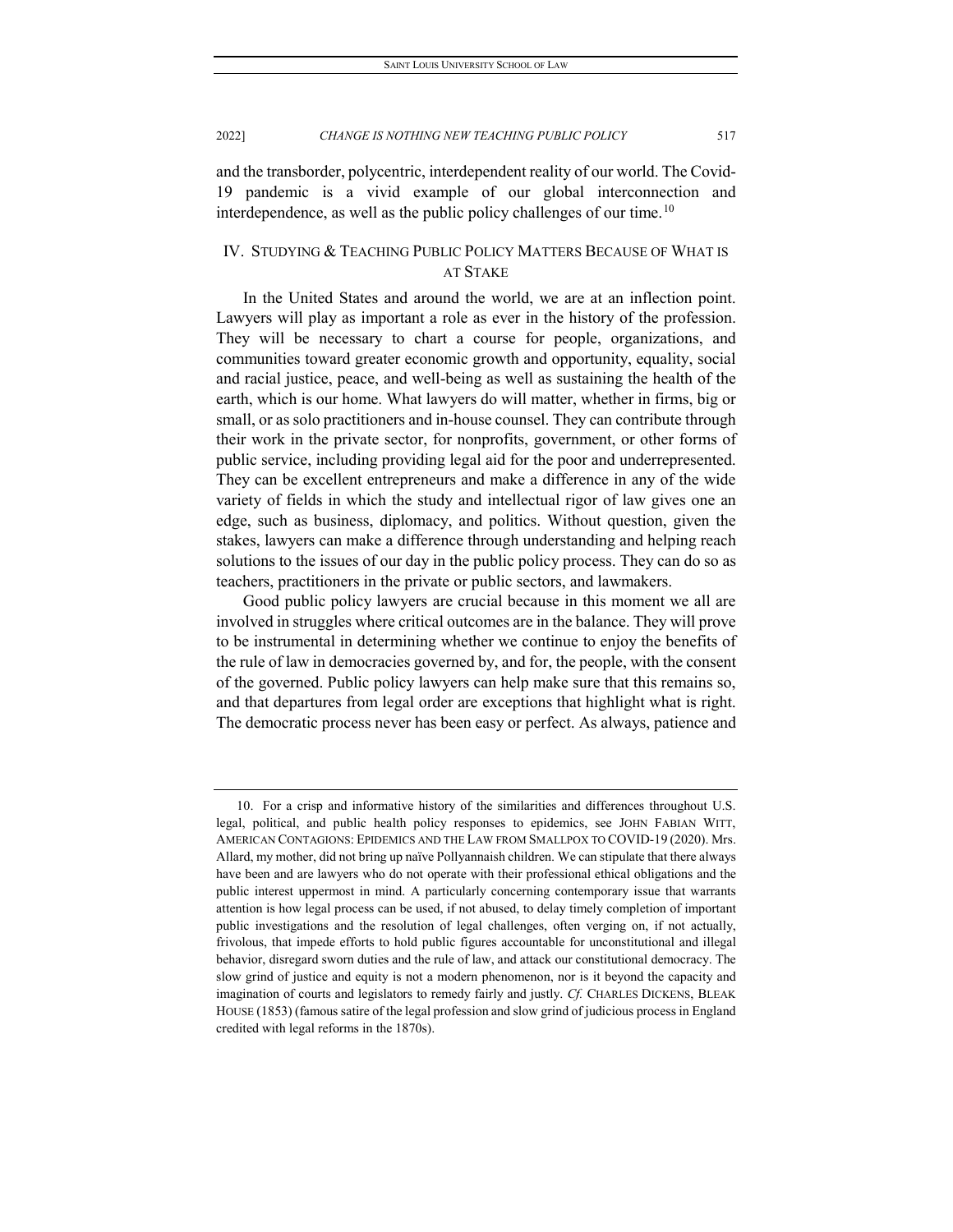persistence will be essential. Paraphrasing Winston Churchill's quip about democracy, it is the worst system, until you consider the others.

Our free, democratic, civilized way of life based on law and justice faces severe threats on many fronts. Across America, and throughout the world, people are fighting over nothing less than the future of democracy, the future of humanity. We are involved, for example, in historic battles over justice, freedom, equality, globalism, and whether people and the natural world can continue to co-exist. The outcomes of these struggles will determine whether the fundamental values, norms, and imperfect institutions—which have been vital for empowering people, promoting cooperation, caring generously for others, and improving the human condition since the founding of the United States will continue to evolve and endure, or instead, whether we will fall into a dark, dystopian world dominated by power, violence, privilege, immorality, and serendipitous happenstance, not to mention cataclysmic events of biblical proportions. Also at stake is whether, when responding to emergencies and existential crises, we can maintain our best ideals or resort to our worst qualities: deception, brutality, arrogance, ignorance, delusion, excess, selfishness, and indifferent incompetence.<sup>[11](#page-8-0)</sup> Today, the cautions long ago to Americans about avoiding these demons from Justice Brandeis<sup>12</sup> and Ambassador George Kennan $^{13}$  $^{13}$  $^{13}$  seem disturbingly timely.

<span id="page-8-0"></span><sup>11.</sup> This author chooses to be optimistic. For example, there are inspiring reminders of America's eventual success overcoming the Great Depression and World War II powerfully depicted in the Ken Burns documentary series, *The Roosevelts: An Inspiring History, The Rising Road (1933–1939) & The Common Cause (1939–1944)* (Ken Burns PBS television broadcast Sept. 14, 2014). Additionally, Spikes Lee's timely, moving, and cautionary new Brooklyn-centric series about New York surviving and overcoming the initial horrific attacks and a generation of other corrosive challenges on the twentieth anniversary of the 9/11 attacks is another example, NYC EPICENTERS  $9/11 \rightarrow 2021\frac{1}{2}$  (HBO 2021). In one of hundreds of interviews by Lee, longtime WNBC New York News Anchorman Chuck Scarborough trenchantly observed that in the aftermath of 9/11, people came together instantly, selflessly, heroically, and creatively, such as the little-known story of the massive impromptu Maritime rescue of half a million people trapped in lower Manhattan, far exceeding the miracle of Dunkirk. Scarborough then contrasted the many ways the Covid-19 pandemic drove us apart—many people retreated to isolation, selfishness, cynicism, and materialism. For a comprehensive essay review of less optimism in books of the last generation about the abandonment of values in the face of crisis, see Carlos Lozada, *9/11 Was a Test. The Books of the Last Two Decades Show How America Failed.*, WASH. POST, Sept. 5, 2021, at B1.

<span id="page-8-1"></span><sup>12.</sup> Olmstead v. U.S., 48 S. Ct. 564, 572–73, 277 U.S. 438, 479 (1928) (Brandeis, J., dissenting) ("Experience should teach us to be most on our guard to protect liberty when the government's purposes are beneficent. Men born to freedom are naturally alert to repel invasion of their liberty by evil-minded rulers. The greatest dangers to liberty lurk in insidious encroachment by men of zeal, well-meaning but without understanding.").

<span id="page-8-2"></span><sup>13.</sup> George Kennan concluded his famous "Long Telegram" from Moscow to the Secretary of State analyzing Soviet expansionism with the poignant warning, that in opposing foes who seek to destroy us and who abhor our way of life, we must take care not to become like them. Telegram from George Kennan, Ambassador, to Secretary of State, Washington (Feb. 22, 1946), https://digitalarchive.wilsoncenter.org/document/116178.pdf. *See also* George F. Kennan, *The*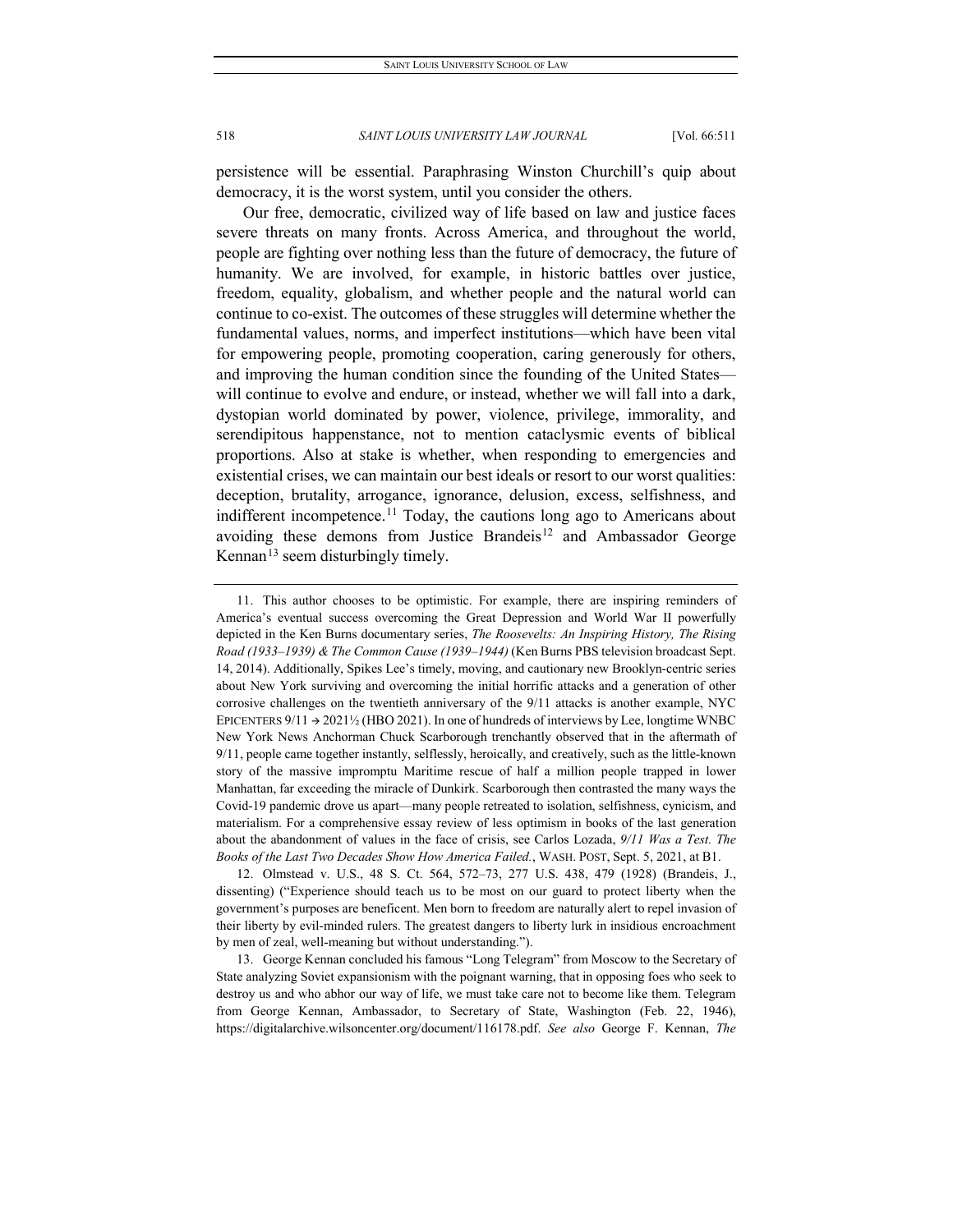Complicating matters, it is also a time when people everywhere are grappling with problems amidst governmental dysfunction at every level. The dominant, and often siloed, scientific, economic, political, sociological, philosophical, and legal approaches of the late 20th Century and our post-World War II institutional mechanisms have failed to adequately address growing disparities in wealth, health, food security, personal safety, social, gender, and racial injustice, threats to sustaining both democracy and the very world in which we live, and how to adhere to ethical values in a free and civil pluralistic society.

So, there is much daunting work to be done. Although it is the conceit of every generation to believe its collective experience is unprecedented, in the 21st Century there are "new things under the sun."[14](#page-9-0) Society faces issues and problems that are different in degree and scope than in the past. For example, because of the speed, power, and capacity for data storage of networked digital devices, for the first time in the history of humanity it is easy to remember and almost impossible to forget.<sup>[15](#page-9-1)</sup> Another example is that throughout the history of civilization, political theory and governance always depended on society's evolving understanding of the nature of human beings.<sup>[16](#page-9-2)</sup> That is, the essence of humanity was a given for artists, philosophers, and political theorists to attempt to understand and depict, and for laws to guide and govern. Now, due to scientific breakthroughs relating to the "code of life," we have the capacity to determine, predict, change, and shape the nature of humankind.<sup>[17](#page-9-3)</sup> This does not merely shake the underpinnings of political theory and philosophy. It turns them inside-out in a revolutionary way. That is science, plausibly, rapidly, and not too subtly, is shifting the age-old question of "what to do about the proclivities of people" to the uncomfortable question of "what would you want the proclivities of people to be?"[18](#page-9-4) And consider that advances in artificial intelligence synergistically coupled with biotechnology raise novel questions about the role

<span id="page-9-2"></span>16. I have discussed this observation previously, see, e.g., Nicholas W. Allard, *Sweet Are the Uses of Adversity*, 52 U. TOL. L. REV. 197, 224–25 nn.68–70 (2021).

<span id="page-9-3"></span>17. WALTER ISAACSON, THE CODE BREAKER: JENNIFER DOUDNA, GENE EDITING, AND THE FUTURE OF THE HUMAN RACE (2021).

*Sources of Soviet Containment*, FOREIGN AFFS., July 1947 (originally signed Mr. X, but authored by Kennan).

<sup>14</sup>*. Cf*. *Ecclesiastes* 1:9 (King James).

<span id="page-9-1"></span><span id="page-9-0"></span><sup>15.</sup> This is the profound insight of preeminent privacy expert, Viktor Mayer-Schonberger, Professor of Internet Governance and Regulation, Oxford Internet Institute, Oxford University. *See*  VIKTOR MAYER-SCHONBERGER, DELETE: THE VIRTUE OF FORGETTING IN THE DIGITAL AGE (2009).

<span id="page-9-4"></span><sup>18.</sup> In China, a scientist created a child in his laboratory. *See* Katherine J. Wu et al., *Nobel Prize in Chemistry Awarded to 2 Scientists for Work on Genome Editing*, N.Y. TIMES, Oct. 7, 2020, at A13. The promise and risks of the new gene editing technology is discussed by Nobel laureate and her coauthor, JENNIFER A. DOUDNA & SAMUEL H. STERNBERG, A CRACK IN CREATION: GENE EDITING AND THE UNTHINKABLE POWER TO CONTROL EVOLUTION (2017); ISAACSON, *supra* note 17.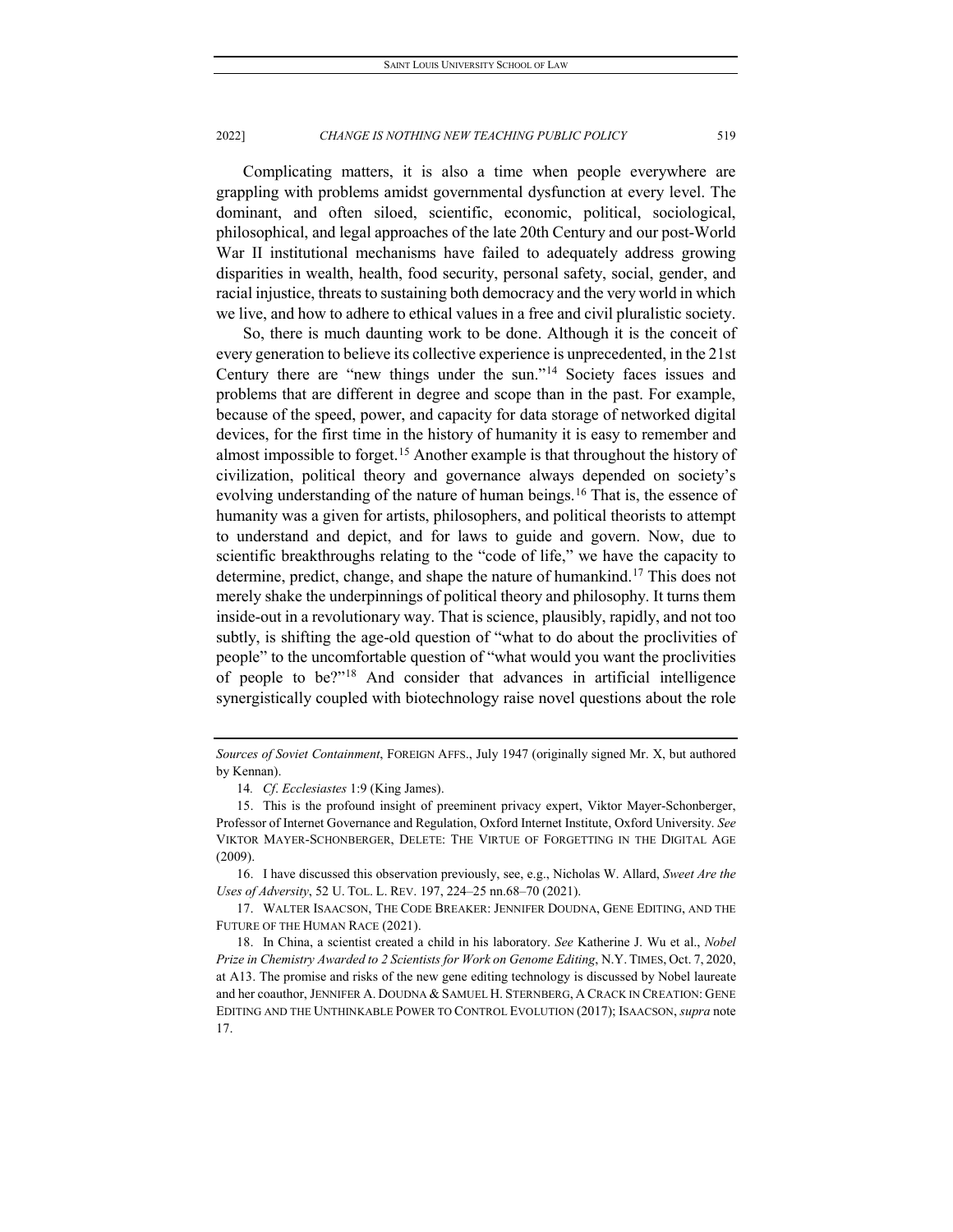of machines in place of humans, even in the learned professions, whether robots deserve civil rights, and the fundamental distinction between machines and humans.<sup>[19](#page-10-0)</sup> Turning to the fraught relationships of humans and the natural world, experts warn that we must completely change how we eat, move, work, and live in the next fifty years, or it will be too late to save the planet from environmental destruction.<sup>[20](#page-10-1)</sup>

Indeed, completely new systemic policy and behavioral approaches are vital in at least three other areas, in addition to mitigating climate change: (1) reinvigorating the infrastructure, legitimacy, and security of democracy; (2) charting societal rules for applications of breathtaking advances in biomedical codes of life and digital technology; and (3) as is painfully obvious, reversing growing disparities in economic opportunity, public health—including food security and safety—social mobility, and the enduring consequences of racial, ethnic, cultural, religious, gender-based, and all forms of discrimination based on personal identity and sexual preference.

Yet complicating the development of public policy to meet these needs are extreme ideas, partisan strife, and disputes over basic facts, truth, and lies, not to mention the meaning of complex data. These trends thwart evaluating, communicating, implementing, and cooperating to uphold solutions in the public interest. There are indeed compelling reasons and big challenges facing those choosing the lifelong, open book, continuous learning experience that public policy law entails. For teachers of law students aspiring to do this work, two key

<span id="page-10-0"></span><sup>19.</sup> In some sense, that time already is upon us. With increasing numbers of people having artificial mechanical components and biological engineered parts to various degrees in their bodies, along with other developments, such of the advances of AI and the prospect of machines gaining self-awareness, the line between human and robot becomes harder to draw. Note that there is considerable and growing literature discussing whether and when robots will have enforceable civil rights. *See*, *e.g.*, ACLU President and BLS Professor of Robots and Rights, Susan N. Herman, *The ACLU of the Future May Protect Robot Rights*, TIME, Sept. 11, 2015 (complete text of Professor Herman's statement on file with author and Journal Staff); DAVID J. GUNKEL, ROBOT RIGHTS (2018); David Hanson, *2020: The Year of Robot Rights*, MIT PRESS (Jan. 27, 2020), https://thereader.mitpress.mit.edu/2020-the-year-of-robot-rights/; Anthony Cuthbertson, *Robots Will Have Civil Right by 2045, Claims Creator of 'I Will Destroy Humans' Android*, INDEP. (May 25, 2018), https://www.independent.co.uk/life-style/gadgets-and-tech/news/robots-civil-rightsandroid-artificial-intelligence-2045-destroy-humans-sophia-singularity-a8367331.html; Lauren Sigfusson, *Do Robots Deserve Human Rights?*, DISCOVER (Dec. 5, 2017), https://www.discover magazine.com/technology/do-robots-deserve-human-rights.

<span id="page-10-1"></span><sup>20</sup>*. See, e.g.*, Catherine Clifford, *Bill Gates: These 5 Concepts Will Help You Understand the Urgency of the Climate Crisis*, CNBC (Feb. 14, 2021), https://www.cnbc.com/2021/02/14/billgates-concepts-to-understand-the-climate-crisis.html; Caitlin Ylek, *Bill Gates Thinks Americans' Lives Have to Change to Save the World. Here's Where to Start.*, CBS NEWS (Feb. 16, 2021), https://www.cbsnews.com/news/bill-gates-climate-change-norah-odonnell-watch-live-stream-to day-02-16-2021/; Anderson Cooper, *Bill Gates: How the World Can Avoid a Climate Disaster*, CBS NEWS (Feb. 15, 2021, 7:41AM), https://www.cbsnews.com/news/bill-gates-climate-changedisaster-60-minutes-2021-02-14/.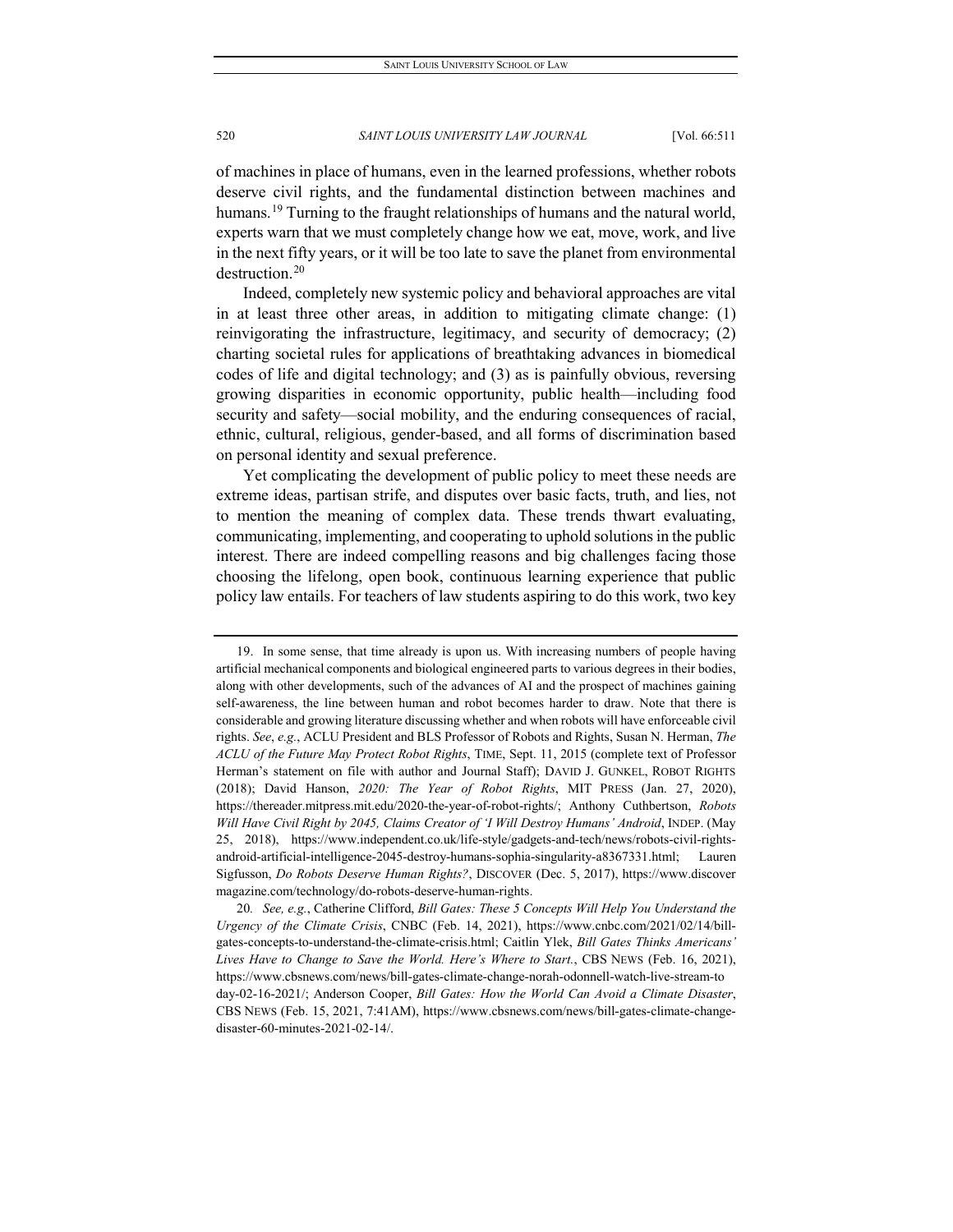questions are: (1) "What qualities and skills will future public policy lawyers need?" and (2) "How best do you teach and prepare students with the necessary values, characteristics and tools for public policy work in the future, which, as usual, will be much different?"

### V. WHAT IS NEW THAT PUBLIC POLICY STUDENTS NEED TO LEARN

In the present climate, public policy lawyers need to gain the critically important knowledge about how the public policy system is supposed to work and acquire the skills essential to operate in policy arenas. As Professor Goldstein concludes, teachers cannot take for granted and must educate students about the fundamental ideals and norms that are essential for our constitutional policy process to function.[21](#page-11-0) These principles happen to be completely consistent with the obligations of all lawyers to be ethical, honest, civil, open to vigorous debate and disagreement, committed to the rule of law, and willing to accept and follow outcomes fairly determined that are contrary to a lawyer's preferences or of those they represent. As Professor Goldstein suggests, a good place to begin to refresh and strengthen the public policy curriculum is to discuss with students and teach them about principles that many of us have taken as given, widely understood, and accepted. These were not threshold subjects that professors previously felt demanded the same degree of emphasis as is now warranted. Similarly, students will benefit by learning about the virtue and advantages of patience, determination, creativity, and a long-term perspective about the nature of the policy process.<sup>[22](#page-11-1)</sup> These qualities are much easier to describe than to teach and learn.

Of course, it remains essential for students to learn about, for lack of a better word, the "mechanics" of the public policy process. More than ever, that entails learning about the continuing and increasing need for adaptability. It requires learning how to deal with risk, make prudent decisions, and act based on the best available, but imperfect and incomplete, information. Often, it also is necessary to nimbly work around procedural impasses and change tactics or shift to a different public forum.<sup>[23](#page-11-2)</sup> These abilities are essential in business, for example,

<sup>21.</sup> Goldstein, *supra* note 4.

<span id="page-11-1"></span><span id="page-11-0"></span><sup>22.</sup> These qualities are easy to identify, but much harder to teach and learn. There is no substitute for learning by doing, and it helps to pick your mentors well. Observing and learning the right way and the wrong way to do things from people who are long established and respected is invaluable. *See* Part VII, *infra*; *see also* KEALY, *supra* note 2.

<span id="page-11-2"></span><sup>23.</sup> An example may be drawn from the efforts in the late 1980s and early 1990s on behalf of new wireless and satellite multichannel video subscription television providers and consumer advocates to challenge the market dominance of the powerfully established Cable television multisystem operators. After finding it difficult to get traction before the Congressional Commerce Committees and the Federal Communications Commission, which conventionally had jurisdiction of communications industry regulation, the new entrants and consumer groups shifted their focus, framed their issues in antitrust terms, and found champions elsewhere among State Attorneys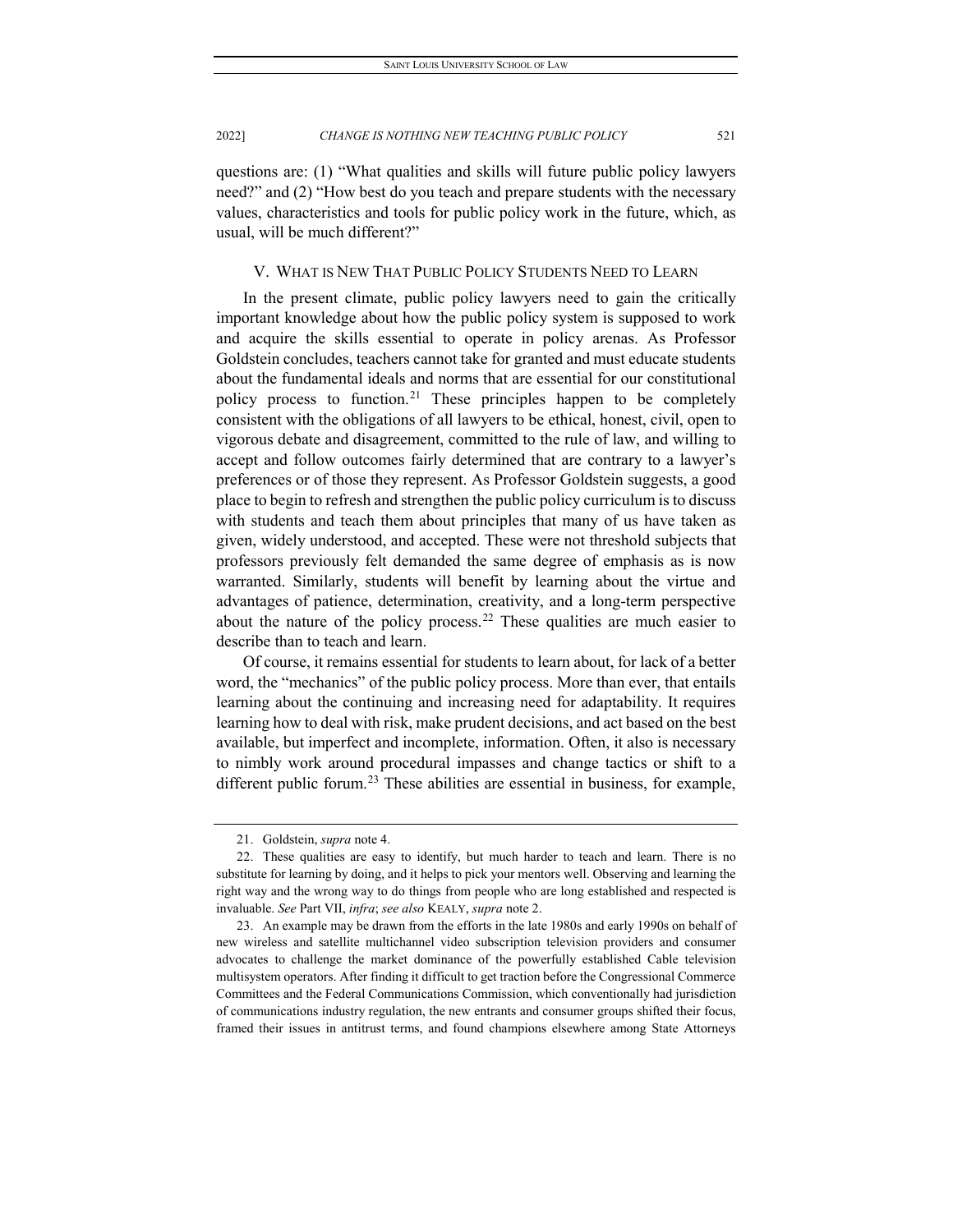and always have been useful in law practice, yet in the past, they have not been a prominent part of earning a Juris Doctor. There are many ways to coach these adaptive skills, as some can be borrowed from business and health professional schools. In addition, it always seemed curious that, even though businesses and financial institutions are so often clients of lawyers, law schools traditionally spent little time making sure that students were able to gain an indispensable basic literacy in commerce and finance. That knowledge gap has been rapidly closing with interesting new programs offered by law schools across the country. At Brooklyn Law School, such initiatives include the Business Boot Camp, cotaught with Deloitte during the winter recess, and the launch of the Center for Urban Business Entrepreneurship. The point is that law schools need not reinvent the wheel. As law schools have in other areas that faculties conclude deserve more attention, they can look to other fields to borrow and customize for legal education ways to teach the advantages of adaptability to law students throughout the curriculum.<sup>[24](#page-12-0)</sup> In the public policy field, it is also useful to know how to learn from mistakes and failure. Increasingly we are learning that is helps, indeed it is imperative, to rely on teamwork with truly diverse colleagues.[25](#page-12-1) These are learning experiences that law schools have increasingly been prioritizing more than ever and delivering better.

Law schools traditionally never focused much on adaptation which is a process of continuous self-invention and reinvention. We lawyers tend to be not as used to change and adaptation as we will need to be.<sup>[26](#page-12-2)</sup> It should be no surprise

<span id="page-12-2"></span>26. Lawyers and legal educators are notoriously late adaptors, perhaps more so than any other learned profession. There are many good reasons why this is so. Among other things, those schooled in the law give credence to evidence and value the probative value of give-and-take argument, both which take time to develop. Lawyers are comfortable with precedent and understand that departure from generally established principles and practices can be disruptive, have unintended consequences, and be unintentionally unfair, especially to those who may have relied on *stare decisis*. The status quo is also anchored by many factors contributing to institutional

General and in Congressional Judiciary committees who had jurisdiction for dealing with monopoly, competition, and consumer protection. This in turn not only led to a multistate master settlement agreement between existing cable companies and new cable companies that helped to open local markets, but also prompted the Commerce Committees interested in retaining their involvement in the industries to take up the issues as well, leading to enactment of the Cable Television Consumer Protection and Competition Act of 1992, Pub. L. 102-385, 106 Stat. 1460 (1992).

<span id="page-12-0"></span><sup>24</sup>*. See generally* HEATHER MCGOWAN & CHRIS SHIPLEY, THE ADAPTATION ADVANTAGE: LET GO, LEARN FAST, AND THRIVE IN THE FUTURE OF WORK (2020).

<span id="page-12-1"></span><sup>25.</sup> Learning in a diverse community prepares students for the world as it really exists. In the words of Saint Paul to the Corinthians, "As it is, there are many parts but one body. The eye cannot say to the hand, 'I do not have need of thee', nor again, the head cannot say unto the feet, 'I have no need of you.'" 1 *Corinthians* 12:20. As Dame Madeline Atkins, President of Lucy Cavendish College at Cambridge University, explains that College's commitment to diversity, "We want students because of, not despite of, their diverse backgrounds." In the words of Howard University President Dr. Wayne Frederick, "Diversity amplifies our humanity."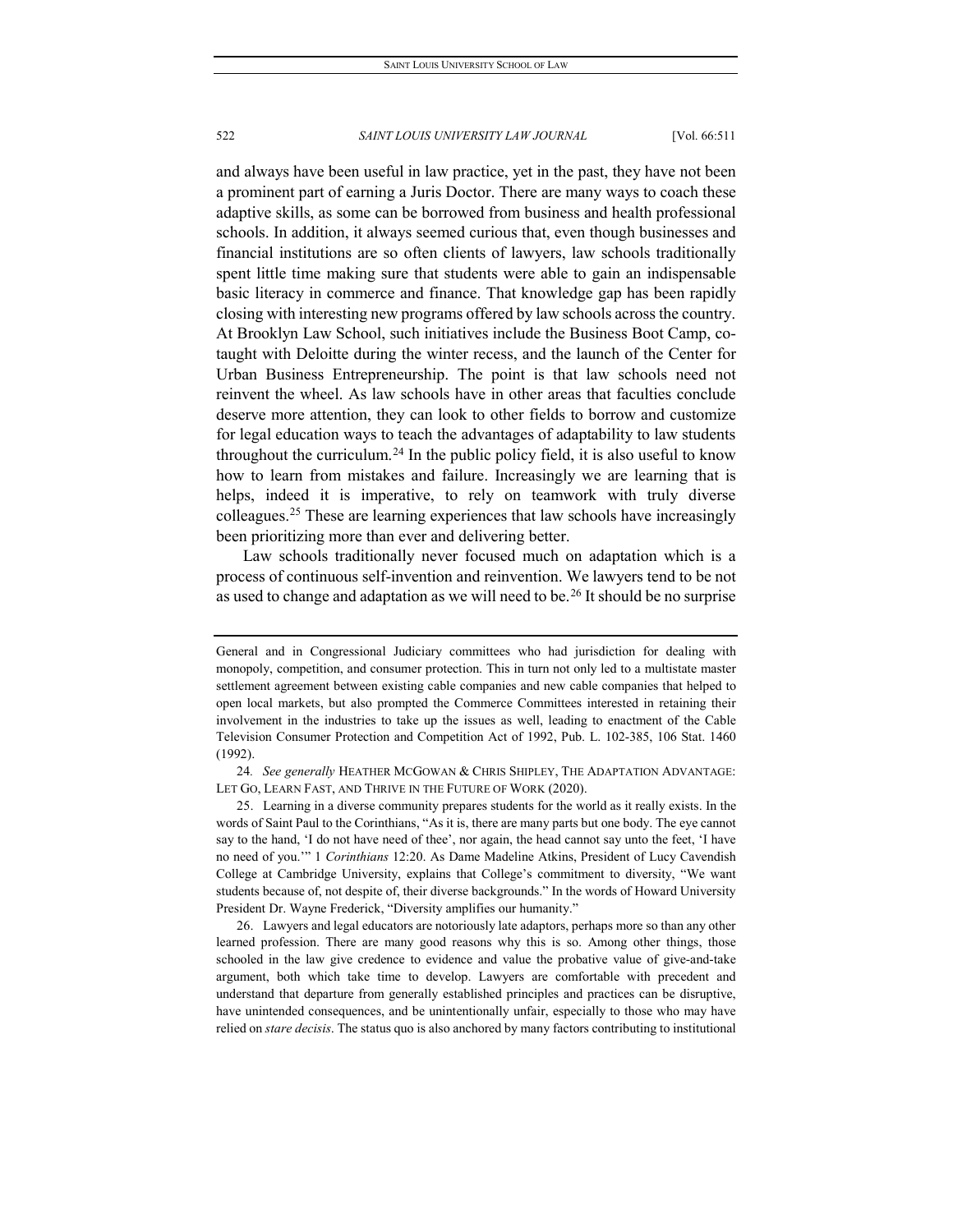that law schools and employers of legal talent now are developing techniques for cultivating and honing these skills. They are tools relied on by history's pioneers, and now they will serve lawyers well for clearing legal and policy paths forward through tumultuous times.

# VI. HOW TO TEACH STUDENTS ABOUT THE PROCEDURE, SUBSTANCE, & ART OF PUBLIC POLICY

At the outset, it should be acknowledged that everything required to study and practice in the public policy field cannot be learned entirely in a classroom, much less in one classroom. However, academic rigor, guidance, supervision, and assessment are critical, if not completely sufficient, for public policy education in law school and are also preferable and useful for valuable practical training experiences offered inside classrooms and outside school. So is learning how best to take advantage of learning experiences and choose role models in the field after graduation.

# VII. HEROES, CHAMPIONS, & PRACTICING EXPERTS: MORE THAN CHESTNUTS & WAR STORIES

One approach to consider for imbuing students with an understanding of the foundational ideals and norms is to offer stories about heroes and champions. Their virtues can become our lodestar and their narratives can be used to present interesting and compelling information to students that they may not know.<sup>[27](#page-13-0)</sup>

<span id="page-13-0"></span>27. Here, I am referring to more than the eternal divide of cultural relevance and references between generations of teachers and students—such as now when a fictional legal icon of my generation, Perry Mason, is mentioned in class, and most students have never heard of him, and they think that Della Street is an address. *See* Adam Bernstein, *Barbara Hale, Who Played Della Street on 'Perry Mason,' Dies at 94*, WASH. POST (Jan. 27, 2017), https://www.washingtonpost .com/entertainment/tv/barbara-hale-who-played-della-street-on-perry-mason-dies-at-94/2017/01 /27/a18c6b20-e4d3-11e6-a547-5fb9411d332c\_story.html. Recently, at our dinner table we were gobsmacked that not one of the three television *Jeopardy!* contestants, including the amazing megachampion, Amy Schneider, could name the boat that President Kennedy commanded as a Navy lieutenant in WWII: P.T. 109. JEOPARDY! (episode carried January 11, 2022). Of course, those who know that fact are likely to be viewing programs on stations that feature walk-in tubs, reverse mortgages, and emergency signaling devices. So, it takes effort to avoid seeming too hopelessly outdated and irrelevant or preachy when I see my children rolling their eyes as if I am giving them the "Lincoln walked miles barefoot in the snow to return two pennies of change" talk.

inertia and the weight given to conventional wisdom that what is tried and true is best. It is not an inventive ethos, but a preference to avoid experimentation and innovation. However, in an age of accelerating disruptive change, lawyers and legal educators should and must push to consider improvements that need to be made and how to do things ever better. For a learned profession like law to refrain from adapting teaching and to fail to teach students how to adapt is analogous to only teaching 21st Century photography students how to develop film negatives in a darkroom. Business as usual and rigid resistance to adapting to new technological, economic, political, climactic, and other societal circumstances is not a viable option. Rather, it is a formula for failure. Nicholas W. Allard, *Love's Labors Found*, 50 U. TOL. L. REV. 199, 213 (2019).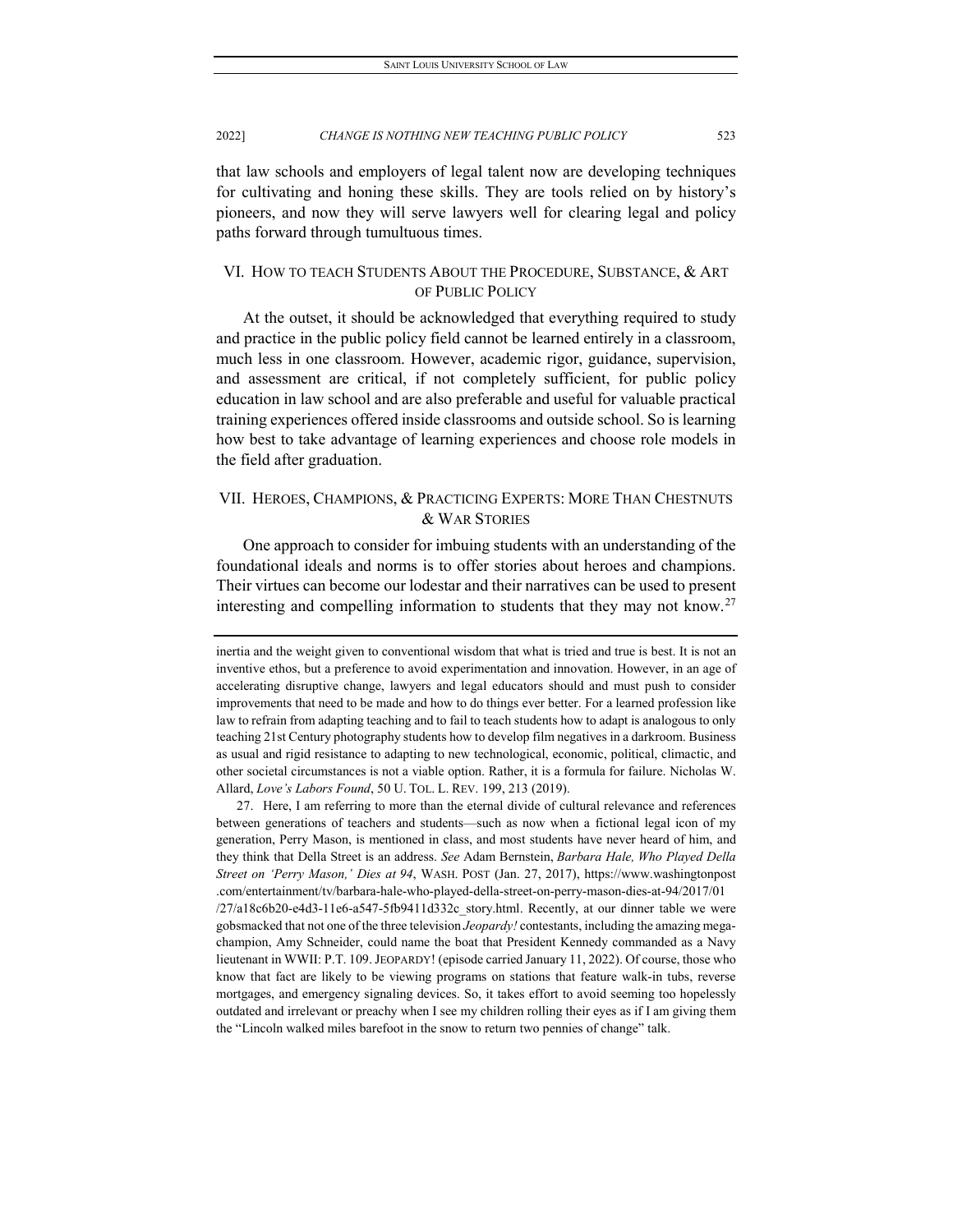During the limited time afforded in a semester, a teacher can find ways for students to learn about studying remarkable people who are worth emulating. As noted, the need for highlighting this curricular component in teaching public policy is a change of emphasis that seems called-for, considering recent events.

For example, observing the recent 100th anniversary of the Nineteenth Amendment suggests highlighting the difficult slow progress of women's rights in the United States. It is worth celebrating all the women who were not even able to be lawyers at the time, but who made such an indelible mark on improving equal rights under our Constitution, statutes, and cases. Consider Harriet Tubman bravely and selflessly fighting slavery. Admire the abolitionists turned leaders of the women's suffrage movement, Susan B. Anthony and Elizabeth Cady Stanton. They worked long and tirelessly, propelling progress toward equality, which was not fully realized during their lifetimes and to this day remains unfinished business for future lawyers. Other examples to choose abound.

In America, sports are about more than physical achievement and entertainment. They are a window into the soul of our nation. Even a small sample list of names of the many athletes who championed breakthroughs and causes beyond themselves drive home the point: Jim Thorpe, Babe Didrickson Zacharias, Jesse Owen, Wilma Rudolf, Muhammad Ali, Billie Jean King, Arthur Ashe, Serena and Venus Williams, Jackie Joyner-Kersee, Simone Biles, Willie Shoemaker, Wilt Chamberlain, John Thompson, Magic Johnson, Greg Louganis, Caitlyn Jenner, Sandy Koufax, Hank Greenberg, Hank Aaron, Roberto Clemente, Tony Oliva, and Mariano Rivera, to mention a few.<sup>[28](#page-14-0)</sup> Indeed, baseball, our national pastime, like our brand of law and jazz, enjoys elements borrowed from other cultures but is quintessentially uniquely American. It mirrors our character. We all should know and respect the progressive connected legacies, such as those of Jackie Robinson, breaking the color barrier; Hall of Famer Lou Brock, a young sharecropper's son in Louisiana who never thought about baseball until he heard a radio broadcast from St. Louis about Robinson and Roy Campanella playing for the Brooklyn Dodgers; and Curt Flood, who refused to let Major League Baseball treat him like property to sell without his consent. Flood lost his own Supreme Court challenge to the so-called baseball reserve clause,<sup>[29](#page-14-1)</sup> but he won in the game of life. Eventually, other players of all races benefitted from the freedom he fought for but could not gain for himself. There are many more women and men, who no doubt might be added to the list, who are models of the best human qualities and causes for future lawyers.

<span id="page-14-0"></span><sup>28</sup>*. See* Paul Feinstein, *Athletes Who Stood up for a Cause*, STACKER (Mar. 27, 2019), https://stacker.com/stories/2741/athletes-who-stood-cause.

<span id="page-14-1"></span><sup>29</sup>*. See* Flood v. Kuhn, 407 U.S. 258 (1972); *see also* BRAD SNYDER, A WELL-PAID SLAVE: CURT FLOOD'S FIGHT FOR FREE AGENCY IN PROFESSIONAL SPORTS (2007).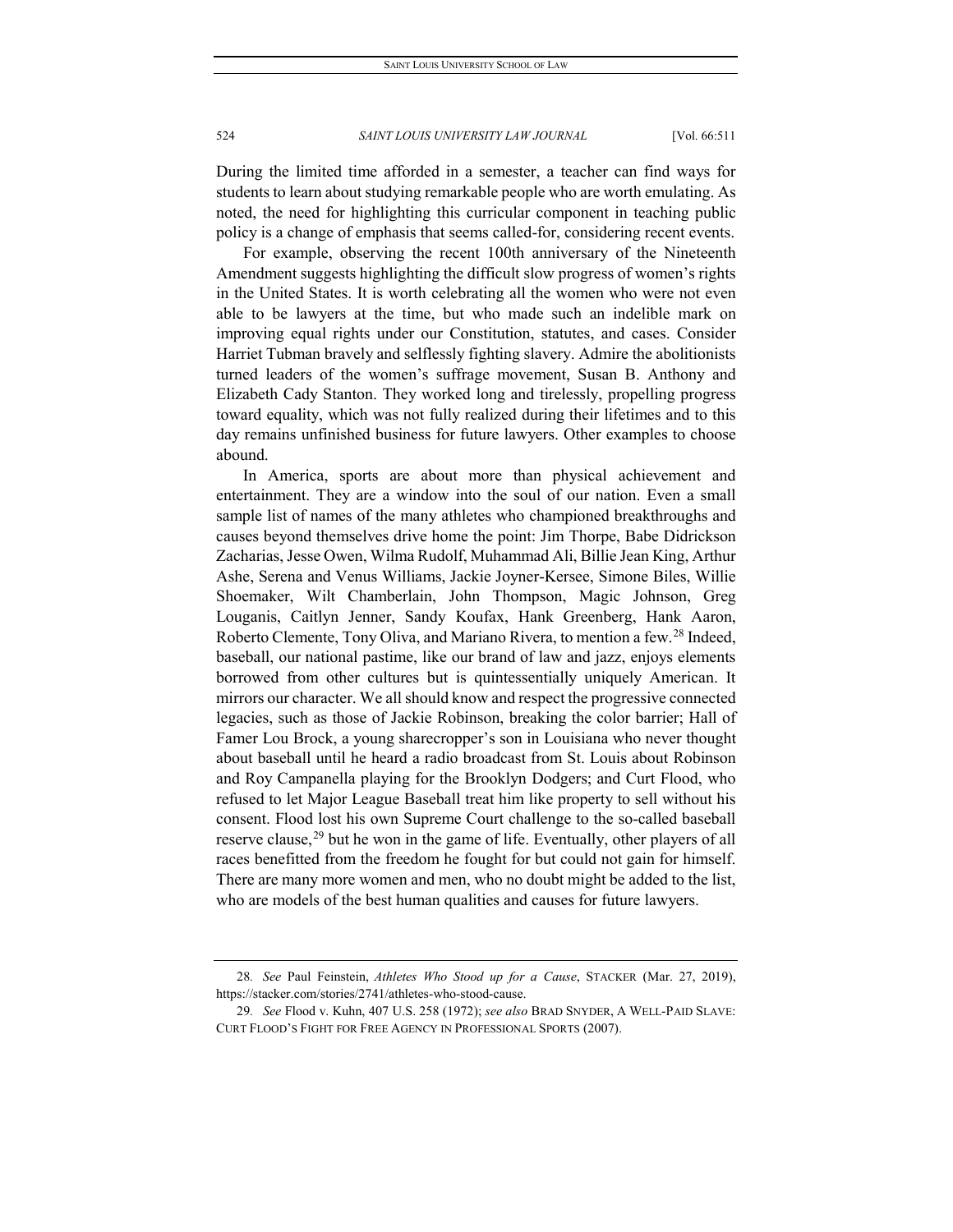Then there is the late Representative John Lewis, a heroic nonlawyer champion of civil rights and racial justice, who became a great lawmaker in Congress. His life demonstrates that courage and fortitude can come to people and motivate others in unexpected ways. Although he had been a rather shy young man, in the 1960s, Lewis chaired the Student Nonviolent Coordinating Committee as a leader on the forefront of the civil rights movement. He faced and overcame unspeakable indignities, hardships, violence, and physical harm. To the very end of his extraordinary life, Lewis tirelessly carried on the cause of equal justice and freedom for all.

While inspiration may come from all walks of life and points of the compass, there is no shortage of heroic lawyer role models. Abraham Lincoln, a legendary American lawyer in both private practice and government service, learned about law by reading and through practical experience. He never went to law school or took a sit-down bar exam and lost his only argument before the Supreme Court. Mahatma Gandhi and Nelson Mandela were lawyers who became iconic statesmen for their people and beacons for all people. Closer to home in the United States, we can think about lawyers in the nation's service and in the service of all people, such as Alexander Hamilton and Presidents John Adams, Thomas Jefferson, Gerald Ford, and more recently, Barack Obama. Groundbreaking Justices of the Supreme Court include William Brandeis, Thurgood Marshall, Sandra Day O'Connor, Antonin Scalia, Ruth Bader Ginsberg, Sonia Sotomayor, and Elena Kagan.

The case studies and role models that a policy teacher chooses to discuss need not be legends of American history. It can be powerfully instructive highlighting more relatable contemporary people effectively working on important—but in comparison to epic historic struggles—more quotidian issues. Useful reading materials are widely available.  $30$ 

Another effective teaching technique to convey both ideals and nuts-andbolts practical tips in class is the judicious use of guest speakers. As teachers well know, the selection and preparation of a guest speaker are essential for them to make a useful contribution to the class that is more than a pleasant diversion or distraction. However, taking time to provide guest presenters with advance guidance, and by focusing the guest stars on specific topics, they can make a valuable and often unforgettable inspiring contribution that adds to, rather than subtracts from, the course syllabus. In my own experience, it can be very useful introducing students to presentations by such leaders in the field, even though admittedly it sometimes is a challenge to keep them on a pedagogical leash.

<span id="page-15-0"></span><sup>30.</sup> From ERIC REDMAN, THE DANCE OF LEGISLATION (1973) in a much different era, to BETH LEECH, LOBBYISTS AT WORK (2013), BERTRAM LEVINE, THE ART OF LOBBYING (2009), and MICHAEL WATERS, GOVERNOR FOB JAMES OF ALABAMA: MAKING HEADWAY ON CONSTITUTIONAL RIGHTS, 1979–80, A LEGAL ADVISOR'S PERSPECTIVE (2021). *See also* KEALY, *supra* note 2.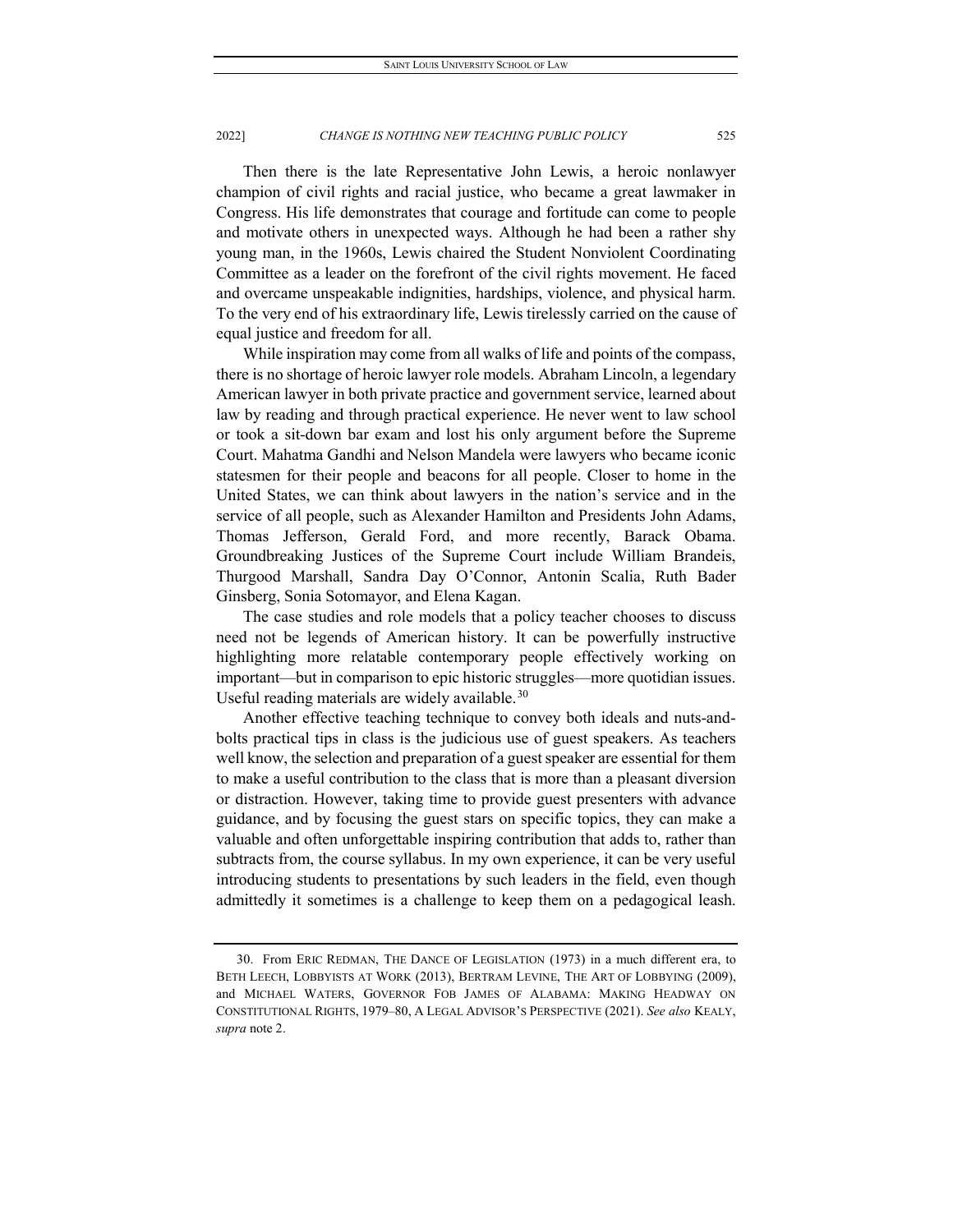Given their personalities, leading practitioners in the policy field often are tempted to go off a pedagogical script in front of an audience. Simply for illustrative purposes, those who have shared their experience and insights with my students have included the late Thomas H. Boggs Jr., who discussed the changes in lobbying since the late 1960s when he launched his eponymous firm;<sup>[31](#page-16-0)</sup> the incomparable late Judge Robert Katzmann, former Chief Judge of the Second Circuit, who was as knowledgeable about politics, policy, and law as he was generous with his time educating students and the public;  $32$  Thomas M.

Think of this: If you study law, you will be equipped to be a mentor and role model who will teach upcoming generations. This morning I was stunned to learn of the sudden, unexpected death of my friend and mentor Thomas Hale Boggs, Jr., who each and every year for more than a quarter century, was listed as one of the 100 best lawyers in America. Tom was quintessentially a most public man who, it seemed, everyone thought they knew. I wonder how many knew that this legal icon and seeming gregarious extrovert was incredibly shy, modest as can be, and indifferent to what others thought about him. He was, in a quiet way, a man who observed his faith, who typically had grace said before dinner, and was comfortable in the company of clergy, many who he knew well, especially if they would join him to fish, hunt, or shoot ducks. Civil and courteous in every respect, I cannot remember him ever swearing. He was grounded in family and friends, and, if you counted as either, you had a patron and companion for life, for he was loyal and caring to a fault. Tom Boggs was, in a word, brilliant, and no one ever missed that he was invariably the most intelligent man in the room though he always was the most self-effacing. He was a workaholic who enjoyed playing. He loved his country and what he did, and he loved solving tough problems and cared deeply about access to justice and equality, a son of the Deep South who especially sought racial justice and equality. He was totally committed to doing good while doing well. When I say that law and lobbying is an honorable profession, it is Tom Boggs I am thinking about. He is an American original without rival and there will never be another like him. Those who love him are shaken deeply and miss him already. I thank you for indulging me and listening to me speak of my friend's passing. I know that each of you have your own Tom Boggs who has influenced you, and just think about how valuable it will be to others when you yourselves become such mentors.

Many may agree with my friend Tom's playful opinion that a lot of things we were doing at Brooklyn Law School were crazy. Believe me, I've heard worse. After Patton Boggs merged and became Squire Patton Boggs, I reported to Tom Boggs that the Squire legacy partners seemed to like me as much, if not more, than my Patton Boggs partners. He replied, "They don't know you yet." *See* Adam Bernstein, *Lobbyist, Lawyer Thomas H. Boggs Jr. Dead at 73*, WASH. POST (Sept. 15, 2014), https://www.washingtonpost.com/local/obituaries/lobbyist-lawyer-thomas-boggs-dead-73/2014/09/15/f3117e48-3ce9-11e4-b0ea-8141703bbf6f\_story.html.

<span id="page-16-1"></span>32. BOB KATZMANN,JUDGING STATUTES 5 (2014). This remarkable book is, for good reason, one of the required readings in my Government Advocacy course. In a concise 112 pages, Katzmann not only clearly explains what judges do interpreting statutes, but masterfully illuminates the dynamic interplay between legislatures, agencies, and courts when writing, implementing, and

<span id="page-16-0"></span><sup>31.</sup> Before joining me in class, my mentor, friend, and former partner, Thomas Hale Boggs, Jr., legendary chairman of his eponymous firm, wrapped his big arm around me and said, "It's a good time to return to private practice before everyone realizes all the crazy things you are doing in Brooklyn won't work." Boggs died suddenly in September 2014, while I was in Moscow speaking to Russian undergraduates about why they should consider becoming lawyers. In hearing the unexpected news about Tom, this is what I shared with the students,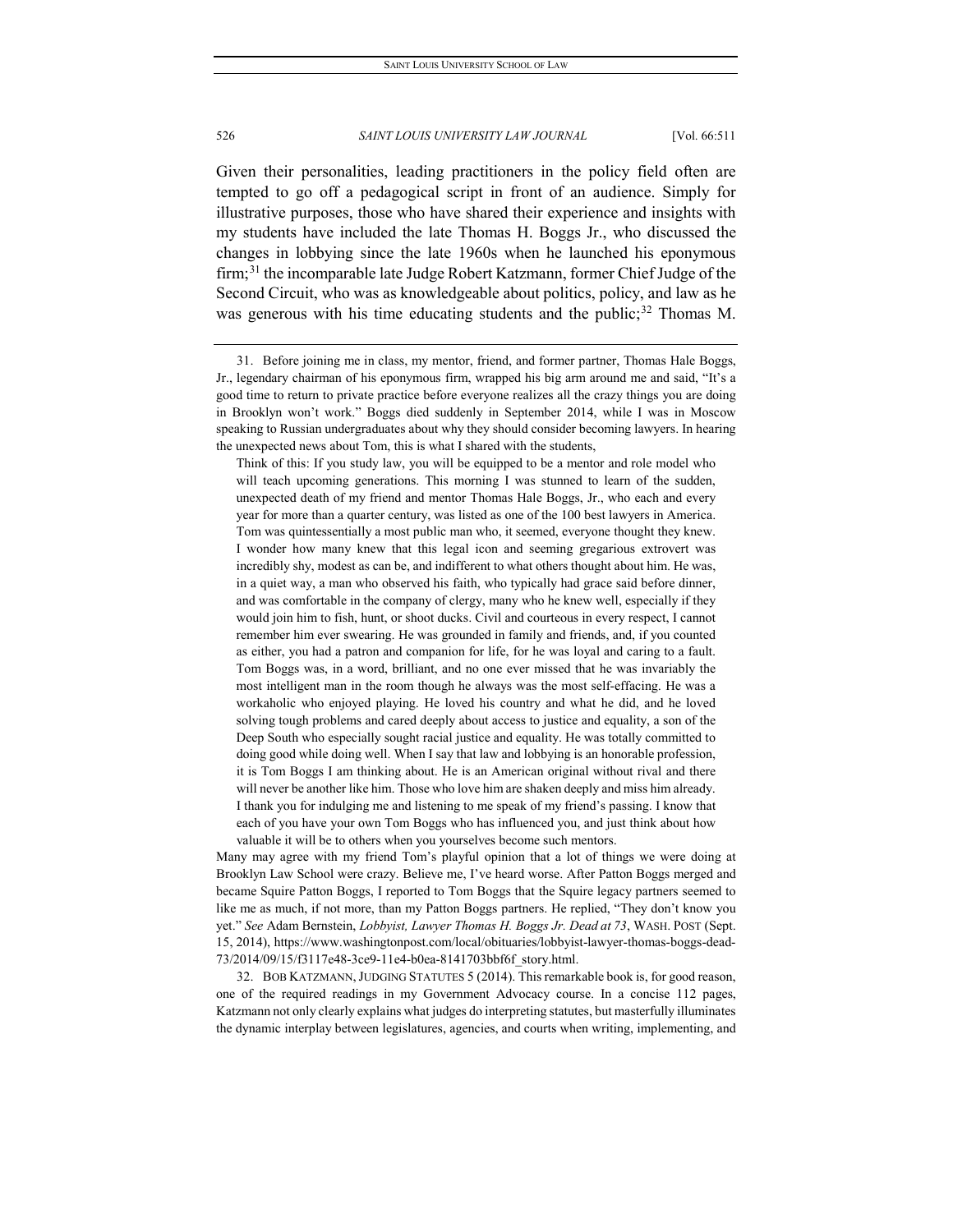Susman, former ABA Director of Government Affairs, author, and one of the most respected experts, if not the leading authority on lobbying compliance:<sup>[33](#page-17-0)</sup> Elizabeth Holtzman, former Congresswoman from Brooklyn;<sup>[34](#page-17-1)</sup> Gerry Kremer, former New York State Assembly Chair of its Ways and Means Committee, lawyer, journalist, and author;<sup>35</sup> and also in order to discuss the uniquely important, and often less-studied, role in our federal system of State Attorneys General, Brooklyn Law School's own Bernard "Bernie" Nash, who chairs Cozen O'Connor's State Attorneys General Practice;<sup>[36](#page-17-3)</sup> and the late Andrew

<span id="page-17-0"></span>33. Prior to joining the ABA staff, Susman served as Partner at Ropes & Gray, where he led the regulatory practice for twenty-seven years and chaired the Ethics Committee of the American League of Lobbyists. He is a member of the American Law Institute. Susman was Chief Counsel to the U.S. Senate Subcommittee on Administrative Practice and Procedure and General Counsel to the Senate Antitrust Subcommittee and the Senate Judiciary Committee. His publications include THE LOBBYING MANUAL: A COMPLETE GUIDE TO FEDERAL LOBBYING LAW AND PRACTICE (Thomas M. Susman & Rebecca H. Gordon eds., 5th ed. 2016). Susman organized the ABA Task Force on improving lobbying regulation and the driving force behind its report, cited *infra* note 54.

<span id="page-17-1"></span>34. Hon. Elizabeth Holtzman served in the House of Representatives for New York's Sixteenth District for four terms (1973–81). Her impactful Congressional work began after she upset the fifty-year incumbent in a Democratic primary, House Judiciary Committee Chairman Emmanuel Celler, at the time the longest serving House member in history. At thirty-one years old, Rep. Holtzman was then the youngest woman ever elected to Congress. Highlights of her career include her recommendation of three articles of impeachment for President Nixon arising from the Watergate scandal and her opposition to the U.S. bombings in Cambodia, the hearings into the pardon of Nixon by President Ford, and the introduction of the legislation authorizing Independent Counsel to seek justice for the war Crimes of Nazi war criminals. Holtzman later became the first woman to serve as Comptroller of New York City and first woman District Attorney of Kings County (Brooklyn). She remains an active and influential legal authority and has in recent years been a frequent media commenter on the legal issues arising from the Trump Administration.

<span id="page-17-2"></span>35. JERRY KREMER, WINNING ALBANY (2013). This memoir, written by a distinguished alumnus of Brooklyn Law School, describes his remarkable career as a newspaper reporter, lawyer, politician, leading legislator in Albany, New York, and continuing public servant.

<span id="page-17-3"></span>36. Bernie Nash is known as a legal pioneer and often referred to as the "Godfather of State Attorneys General" in private practice work. He served on the staff of the Securities and Exchange Commission and later the U.S. Senate Judiciary Committee before launching the country's first State Attorneys General practice over four decades ago. Throughout the course of his career, Nash litigated and settled multibillion-dollar cases, represented clients in all fifty states, argued before the U.S. Supreme Court, and worked on multibillion-dollar mergers. Perhaps his proudest achievement is being the drafter and architect of the Hart-Scott-Rodino Antitrust Improvements Act of 1976, which, among other provisions, gave State Attorneys General the authority to file federal antitrust lawsuits and the Department of Justice Antitrust Division authority to issue subpoenas in civil antitrust investigations.

trying to understand the words of laws. Since statutory and regulatory words are the flesh and blood of public policy and, in fact, to use Guido Calabresi's phrase, our "Age of Statutes," this book is an invaluable teaching tool. Katzmann frequently met with Brooklyn Law School students in class and programs and helped welcome them for several years at the opening convocation. His untimely, recent death leaves a big void which the country, this profession, and his family and friends will find, if not impossible, difficult to fill.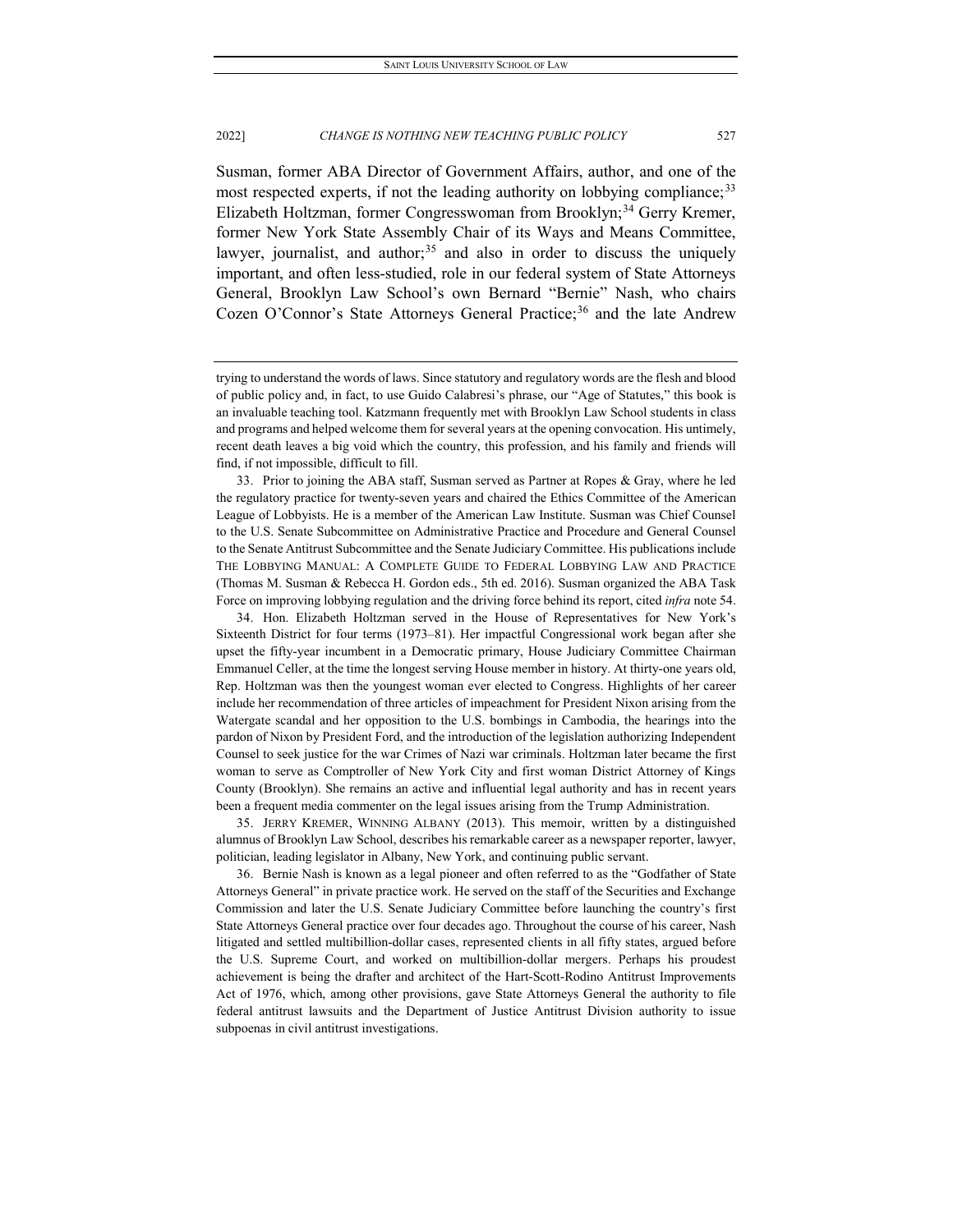Miller, former Attorney General of Virginia.<sup>[37](#page-18-0)</sup> As I hope this short list demonstrates, effective experts with wisdom, values, and experience that is interesting and worth learning about are available and often eager to share their knowledge with students. Teachers of policy courses anywhere in the country can no doubt make good use of alumni, practice, government, and civic leaders from their own communities to help teach the subject matter.

# VIII. TEACHING THE DIFFERENCE BETWEEN STUBBORN MYTHS V. CHANGING THE REALITY OF PUBLIC POLICY

There is a great divide between conventional wisdom and contemporary academic literature about the nature of the public policy process in the United States and how it works in the 21st Century digitally interconnected world. Fortunately, there is an impressive amount of academic work available for course reading lists that can be instructive and worked into a policy course syllabus. There is ample reading material that rebuts popular notions about our government and the policy system, such as: (1) that money buys results and/or that outcomes are readily determined and predictable depending on resources, power, and influence;<sup>[38](#page-18-1)</sup> (2) the persistent erroneous belief that corruption and illegality are rampant and are the prevalent drivers of results, rather than being relatively rare and dealt with, albeit episodically and imperfectly;  $39$  and (3) that the legislative gridlock and failure to govern is caused by partisan divides over ideology, as opposed to the new reality of constant partisan competition to maintain or gain institutional control.<sup>[40](#page-18-3)</sup> It would be worth building on this

<span id="page-18-3"></span>40*. See, e.g.*, LEE, *supra* note 1, at 69 (Frances Lee is a professor at Princeton); AMERICAN GRIDLOCK, *supra* note 1, at xxiii; OBAMA IN OFFICE, *supra* note 1, at 100.

<span id="page-18-0"></span><sup>37.</sup> The late Andrew P. Miller was the quintessential Virginia gentleman with family ties tracing to the Revolutionary war, an undergraduate degree from Princeton, an artillery officer in the U.S. Army, and a graduate from the University of Virginia School of Law. In 1969, he was elected as a Democrat to serve as his home state's Attorney General and re-elected in 1973 in a landslide. In 1976, Miller, credited for modernizing and diversifying the Virginia Attorneys General's office, received the Wyman Memorial Award as the "Outstanding American Attorney General." He ran unsuccessfully and narrowly lost elections to serve as Governor of Virginia. Over decades of private law practice, Miller was active in and was elected President of the National Association of State Attorneys General. He also served in the Conference of Western Attorneys General, the Democratic Attorneys General Association, and the Republican Attorneys General Association.

<span id="page-18-1"></span><sup>38</sup>*. See*, *e.g.*, BAUMGARTNER ET AL., *supra* note 1, at 32; DRUTMAN, *supra* note 1, at 219; CIGLAR, *supra* note 1, at 5; FAGAN, *supra* note 1, at 24; SCOTT, *supra* note 1, at 5; and THE LOBBYING MANUAL, *supra* note 1, AT 471.

<span id="page-18-2"></span><sup>39</sup>*. See, e.g.*, PATRICK GRIFFIN & JAMES A. THURBER, TEACHING PUBLIC POLICY ADVOCACY BY COMBINING ACADEMIC KNOWLEDGE AND PROFESSIONAL WISDOM (2015); LEECH, *supra* note 30, at 37; LEVINE, *supra* note 30; AM. BAR ASS'N, LOBBYING LAW IN THE SPOTLIGHT: CHALLENGES AND PROPOSED IMPROVEMENTS, REPORT OF THE TASK FORCE ON FEDERAL LOBBYING LAWS SECTION OF ADMINISTRATIVE LAW AND REGULATORY PRACTICE vi (2011) [hereinafter ABA LOBBYING LAW IN THE SPOTLIGHT].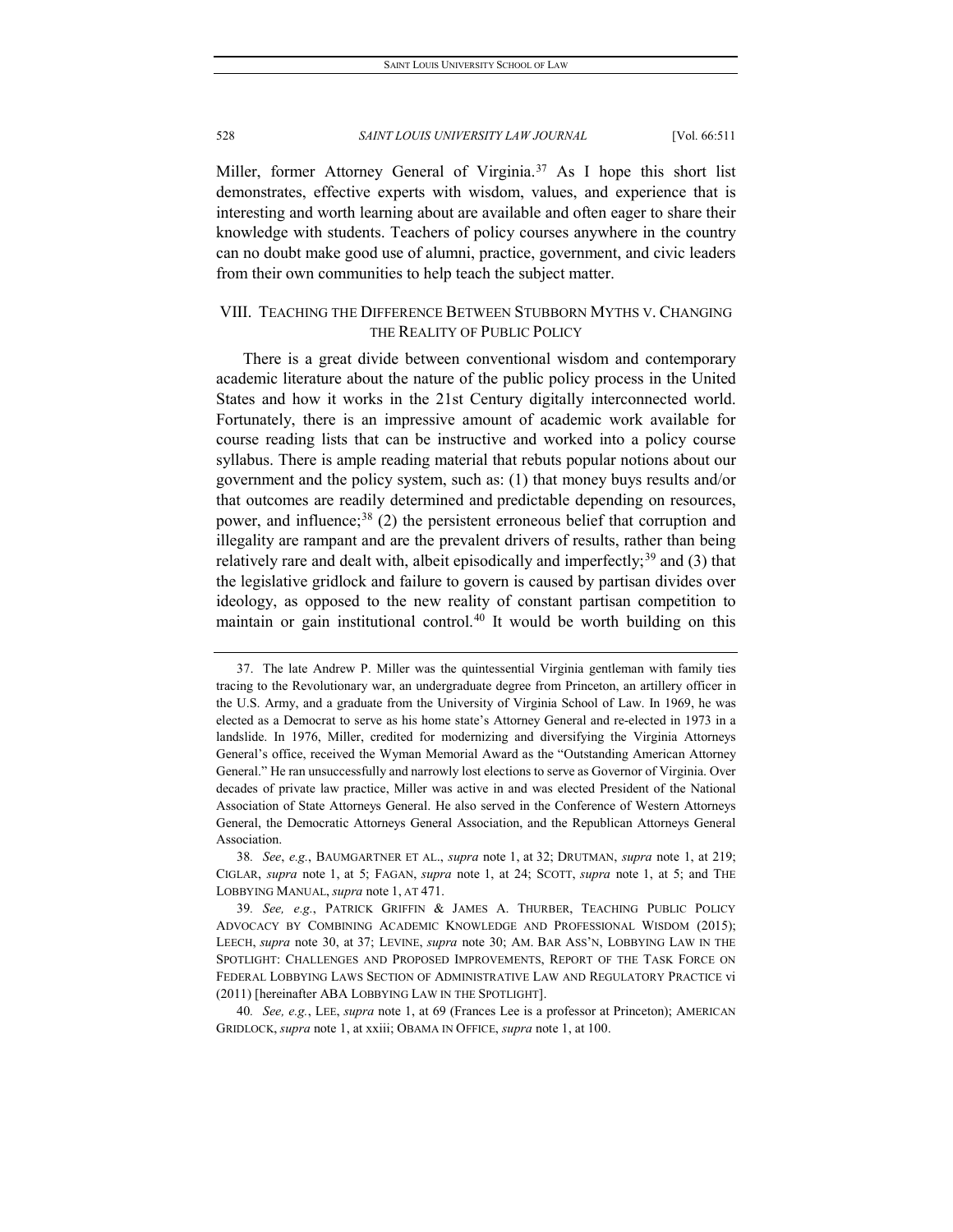scholarship to analyze not only why, at present, the federal government often fails to adequately deal with the pressing issues, but also how to go about making progress on such problems, like climate change, equal justice, gun violence, immigration and refugee crises, enduring discrimination based on race, gender, identity and disability, and more recent recognition in our digital age of threats to privacy and data security. There also is a vast amount of recent literature that identifies major institutional breakdowns and attempts to evaluate the various proposals that have been made for institutional and structural reforms.<sup>[41](#page-19-0)</sup>

It also is worth studying and gaining a better understanding about public policy advocacy and citizen activism in the American constitutional democracy and throughout its history. The starting point can be to demonstrate how public advocacy and activism of an informed, concerned, and engaged citizenry was assumed and expected by the founders as an integral part of the constitutional system of limited self-government in the United States.<sup>[42](#page-19-1)</sup> This is reflected in the debates during the Constitutional Convention and the Federalist Papers. It can be instructive assessing how these expectations have or have not been met and how advocacy and activism evolved and made a difference in major movements throughout the 19th and 20th centuries, such as, for example, advocacy for abolition and equal rights, labor, antimonopoloy-competition-consumer protection, women's suffrage, civil rights, environmental protection, and curtailing cigarette smoking.

The role that lawyers and the public can and should play to sustain democracy, justice, and equality can be studied by examining contemporary controversies concerning structural issues about our constitutional form of government. Explaining what is necessary for good government can help students learn a great deal about public policy while involving them in the

<span id="page-19-0"></span><sup>41</sup>*. See, e.g.*, THOMAS E. MANN & NORMAN J. ORNSTEIN, THE BROKEN BRANCH: HOW CONGRESS IS FAILING AMERICAN AND HOW TO GET IT BACK ON TRACK xii (2006); THOMAS E. MANN & NORMAN J. ORNSTEIN, IT'S EVEN WORSE THAN IT LOOKS: HOW THE AMERICAN CONSTITUTIONAL SYSTEM COLLIDED WITH THE NEW POLITICS OF EXTREMISM xiii-xiv (2012); E. J. DIONNE ET AL., ONE NATION AFTER TRUMP: A GUIDE FOR THE PERPLEXED, THE DISILLUSIONED, THE DESPERATE, AND NOT-YET DEPARTED 4 (2017); KATZMANN, *supra* note 32, at 9; K. SABEEL RAHMAN, DEMOCRACY AGAINST DOMINATION 3 (2017); LAWRENCE LESSIG, REPUBLIC, LOST: THE CORRUPTION OF EQUALITY AND THE STEPS TO END IT 4 (1st rev. ed. 2015). And, as usual, one column speaks volumes: George F. Will, *Congress Needs to Curb Presidential Power. Here's How it Can Start to*, WASH. POST (Dec. 16, 2020), https://www.washingtonpost .com/opinions/congress-needs-to-curb-presidential-power-heres-how-it-can-start-to/2020/12/15/ff de4c32-3f12-11eb-9453-fc36ba051781\_story.html.

<span id="page-19-1"></span><sup>42.</sup> THE FEDERALIST NO. 39 (James Madison). The legitimacy and viability of government and the legal system depends on the informed consent and active participation of the public. There are impressive existing efforts to advance civic education about government that have been initiated by Congress, the ABA, and courts, such as the admirable work led by the late Hon. Robert Katzmann, former Chief Judge of the Second Circuit, who was the only political scientist on the federal bench.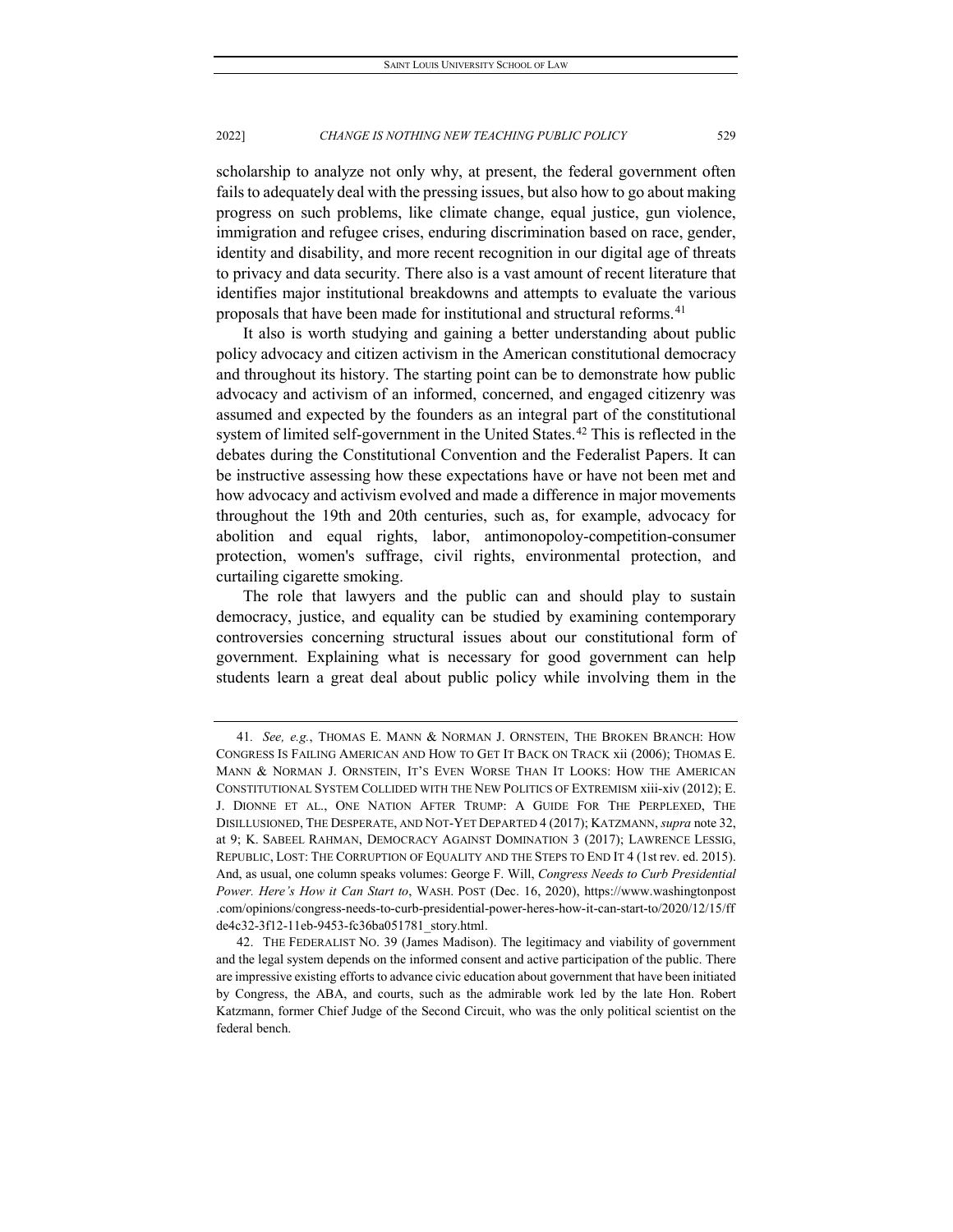thought process about how to go about resolving very difficult policy issues. For larger audiences, this academic inquiry also can help evaluate, bring attention to, and generate ideas essential to repair what is broken in all three of America's federal branches of government at a time of government institutional disfunction (i.e., lack of function), dysfunction (i.e., abnormal function), and constitutional stress.

Five examples of possible topics and case studies about the future of democracy come to mind in the wake of the harrowing 2020 political slugfest. Four involve structural issues in the field of election law. The fifth is the latest iteration of a perpetual concern about inequity of access to communications technology essential for participating in governance and to economic opportunity. First, with the 2020 election receding in the rear-view mirror (except for those souls who hang onto the lie that the election outcome was fraudulently obtained), it is now back to the difficult, demanding, distracting business of governance. It is imperative, however, that whether due to a false sense of relief, fatigue, or old-fashioned distraction, or whether because of the emergent politics of the perpetual, never-ending campaign, we do not lose interest in fixing our outdated, terribly clunky election machinery, the voting infrastructure.[43](#page-20-0) It is held together like one of those submarines in old war movies forced to go to depths they were never built to withstand. Our election infrastructure withstood the pressure of a record-breaking turnout of voters without any major known rupture only because of the dedicated work of tens of thousands of workers and state officials across the country and the quiet, determined exercise of the right to vote by tens of millions of voters for both candidates.[44](#page-20-1) Despite unprecedented obstacles and safety issues, people cast

<span id="page-20-0"></span><sup>43.</sup> If a reminder is needed of potential election breakdowns that were averted, see Alex Stamos & Renee DiResta, '*It's 8 P.M. on Election Day.' Experts Share Nightmare Scenarios: The Disinformation From Our Own Backyard*, N.Y. TIMES (Sept. 9, 2020), https://www.nytimes .com/2020/09/09/opinion/sunday/election-security-trump.html; Benjamin L. Ginsberg, Opinion, *America May Not be so Lucky Next Time*, WASH. POST (Dec. 4, 2020), https://www.washington post.com/opinions/america-may-not-be-so-lucky-next-time/2020/12/04/044e0c58-365d-11eb-b5 9c-adb7153d10c2\_story.html; Fareed Zakaria, Opinion, *Trump Shows That We Need to Reform U.S. Democracy*, WASH. POST (Dec. 3, 2020), https://www.washingtonpost.com/opinions/globalopinions/trump-shows-that-we-need-to-reform-us-democracy/2020/12/03/437b5da2-35ab-11eb-8 d38-6aea1adb3839\_story.html; James K. Glassman & Nicholas W. Allard, *Biden Democracy Challenge: Fix Voting and the Electoral College to Head of a 2024 Crises*, USA TODAY (Dec. 7, 2020), https://www.usatoday.com/story/opinion/2020/12/04/joe-biden-repair-voting-electoral-col lege-by-2024-start-now-column/3792167001/; Editorial Board, Opinion, *The U.S. Needs a Democracy Overhaul. Here's What Biden's First Step Should be.*, WASH. POST (Jan. 3, 2021), https://www.washingtonpost.com/opinions/the-us-needs-a-democracy-overhaul-heres-whatbidens-first-step-should-be/2021/01/01/48c92cba-498a-11eb-a9f4-0e668b9772ba\_story.html.

<span id="page-20-1"></span><sup>44.</sup> Jacob Fabina, *Despite Pandemic Challenges, 2020 Election Had Largest Increase in Voting Between Presidential Elections on Record*, AM. CHRON. (Apr. 29, 2021), https://american chronicle.com/?p=318.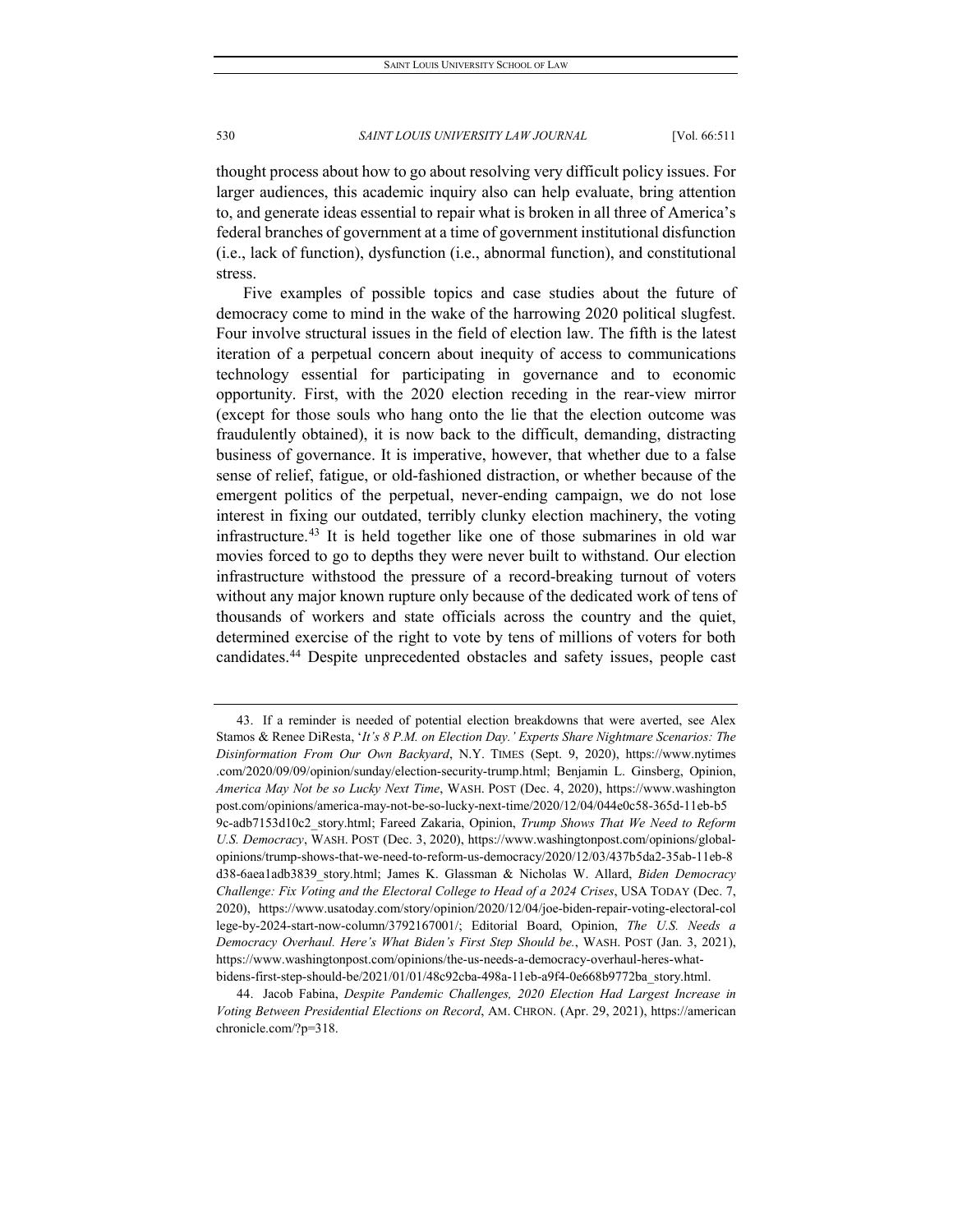their ballots and made sure they counted. There should be a major nonpartisan effort, perhaps led by a national commission, to study and recommend changes before the 2024 presidential election.

Second, in addition to archaic election mechanisms, new restrictions on voter registration and exercising votes, including new laws and rules alleged to be techniques to suppress and discount votes lacking any credible evidence or justification, concern the fundamental requirement for democracy: that of open and free elections, which make the government accountable to the people it serves.

Third, in recent years, America witnessed the emergence of "pop up" demonstrations, mass social movements and huge public protests on a variety of issues, a painfully contentious and contested 2020 election among a sharply divided electorate, and vociferous fierce disagreement and resistance to government-imposed requirements and advisories for protecting public health during the pandemic. Throughout it all, the enormous impact of new social media on shaping social, political, and economic debates and the vast influence of powerful media platforms present both unprecedented challenges and opportunities in the public policy arena. More should be understood about these electronic phenomena and their impact on policy.

Fourth, addressing the undemocratic consequences of the anachronistic Electoral College could also be a useful exercise for teaching students about the policy process. Usefully, it would offer a platform for better understanding that it is a state's decision under Article II whether to use a "winner-take-all" system for choosing electors, a choice that is the root cause of the possibility of losing the national popular vote but winning the electoral vote.<sup>[45](#page-21-0)</sup> The "winner-take-all" method of assigning electors state by state is not in the Constitution, much less a constitutional requirement.[46](#page-21-1) Consequently, the prevalent state-determined "all-or-nothing" method for awarding electors can be changed by individual states without amending the Constitution. Doing so would remove the cause of

<span id="page-21-0"></span><sup>45.</sup> U.S. CONST. art II, § 1. Each state determines how the electors are allocated to candidates. As of the 2020 election, forty-eight states and the District of Columbia used a "winner-takes-all" rule to determine how many of a state's electoral votes are allocated for candidates in presidential elections. MAKING EVERY VOTE COUNT FOUND., https://www.makingeveryvotecount.com/ (last visited Oct. 28, 2021). That is, in almost every state, the candidate that wins the popular vote in that state, no matter what the margin, gets all the state's electoral votes. *See id.* Only two states, Maine and Nebraska, do not follow a "winner-takes-all" rule, and instead rely on a system of proportional allocation for electoral votes that split the allocation of electors according to the ratio of the total votes each candidate receives. *See Maine & Nebraska*, FAIRVOTE, https://www.fair vote.org/maine\_nebraska [https://perma.cc/N9NP-Q5QY] (last visited Mar. 6, 2022). Nothing in the Constitution prevents a state from using something other than a "winner-takes-all" system based on the popular vote in the state. A succinct discussion and analysis of the issues, problems, and options for addressing the inequities in the Electoral College may be found on the Making Every Vote Count Foundation website, cited *supra*.

<span id="page-21-1"></span><sup>46</sup>*. Id. See* U.S. CONST. art. II, § 1.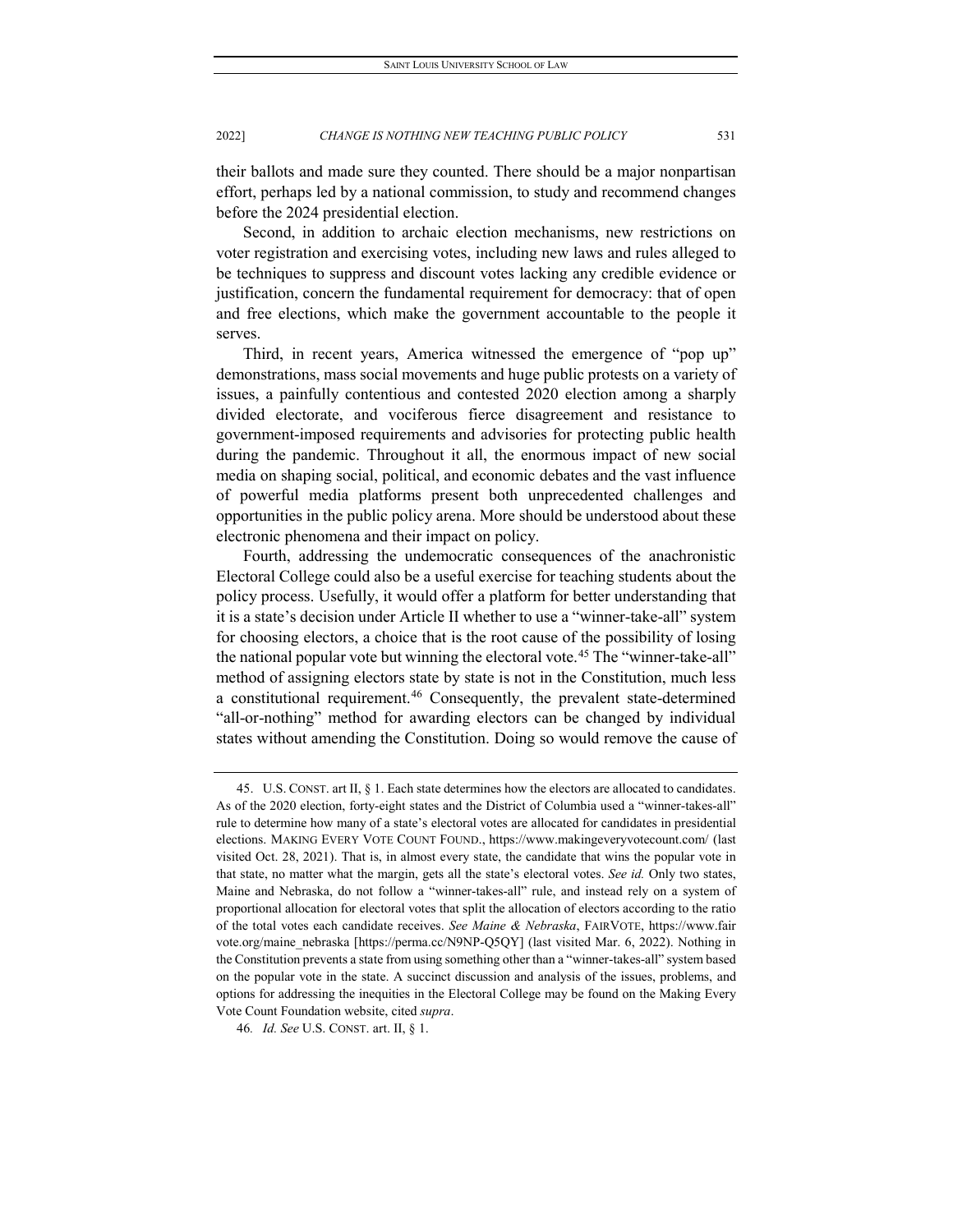the anomalous undemocratic possibility that a presidential candidate, once again, could win a majority of the national popular vote and lose in the Electoral College. The correctable "winner-take-all" approach is also the reason why most states—and the views of most voters—are largely ignored during campaigns and why the ballots of voters in a few key "swing" states count more than those in other states because the outcomes in states in choosing the Republican our Democratic candidate are considered unlikely to change. Candidates focus their resources and efforts on a relatively few numbers of voters in a small number of "toss up" states. In the perennial yet episodic debate about the future of the Electoral College, statistical analysis and polling are increasingly being used, often the bread and butter of public policy.<sup>[47](#page-22-0)</sup> If facts matter, the case for individual states to change the winner take all system is compelling.<sup>[48](#page-22-1)</sup>

The fifth critical issue area for study and teaching concerns the persistent inequity of the so-called "Digital Divide."[49](#page-22-2) The First Amendment gives people

48*. Id*.

<span id="page-22-0"></span><sup>47.</sup> Not only used, but currently delivering interesting results. Mark Bohnhorst, Reed Hundt, Kate E. Morrow, & Aviam Soifer, *Presidential Election Reform: A National Imperative*, ASS'N AM. L. SCH. (2021), https://www.aals.org/wp-content/uploads/2021/06/Presidential-Election-Reform-.pdf [https://perma.cc/6W6E-G49U]. This author is indebted to Mark Bohnhorst, who long served as Associate General Counsel for the University of Minnesota, for his deep-dive research and writings on voting rights and electoral college reform. Also acknowledged with gratitude are the insights and work of Reed Hundt, who among his many attributes is co-founder, President, and CEO of Making Every Vote Count; Professor Elizabeth Cavanagh of American University's Washington College of Law ("WCL"); and Kate Morrow, J.D. 2021, WCL, currently clerking for Hon. Christopher Garrett, Supreme Court of Oregon.

<span id="page-22-2"></span><span id="page-22-1"></span><sup>49.</sup> This was a term popularized, formally measured, and tracked during the Clinton-Gore Administration. *See* FED. COMMC'NS COMM'N, UNIVERSAL SERVICE, https://www.fcc.gov /general/universal-service [https://perma.cc/3CGG-JURT] (last visited Oct. 28, 2021). Universal service refers to the policy of striving to provide a baseline of communications services that guided the provision in the United States postal service and the telephone service. *See id.* It was formally adopted as national policy in the Communications Act of 1934 and embodied in the preamble of that Act. 47 U.S.C. § 151. The "Digital Divide" is a term that came into use in the 1990s to describe the gap between those who had and those who lacked access and knowledge to use affordable digital services and to measure the results of public and private efforts to close that gap. *See, e.g.*, Songphan Choemprayong, *Closing Digital Divides: The United States' Policies*, 56 LIBRI 201 (2006), http://citeseerx.ist.psu.edu/viewdoc/download?doi=10.1.1.136.9121&rep=rep1&type=pdf [https://perma.cc/2VLX-XSR2]. For numerous reports and data about the Digital Divide, see NAT'L TELECOMMS. & INFO. ADMIN., U.S. DEP'T COM., https://www.ntia.doc.gov/ [https://per ma.cc/ZB78-2KGW] (last visited Mar. 6, 2022). *See The Clinton-Gore Administration: From Digital Divide to Digital Opportunity*, CLINTON WHITE HOUSE ARCHIVES (Feb. 2, 2000), https://clintonwhitehouse4.archives.gov/textonly/WH/New/digitaldivide/digital1.html [https://per ma.cc/UVY7-D9DA]. Note that it became an international concept and policy issue. The Bush Administration discontinued the annual reports and references to the Digital Divide. The Obama Administration resumed them. *See* Joyce Winslow, *America's Digital Divide*, PEWTRUSTS (July 26, 2019), https://www.pewtrusts.org/en/trust/archive/summer-2019/americas-digital-divide [https://perma.cc/GE5D-PEPR]; Katrina vanden Heuvel, Opinion, *America's Digital Divide Is an*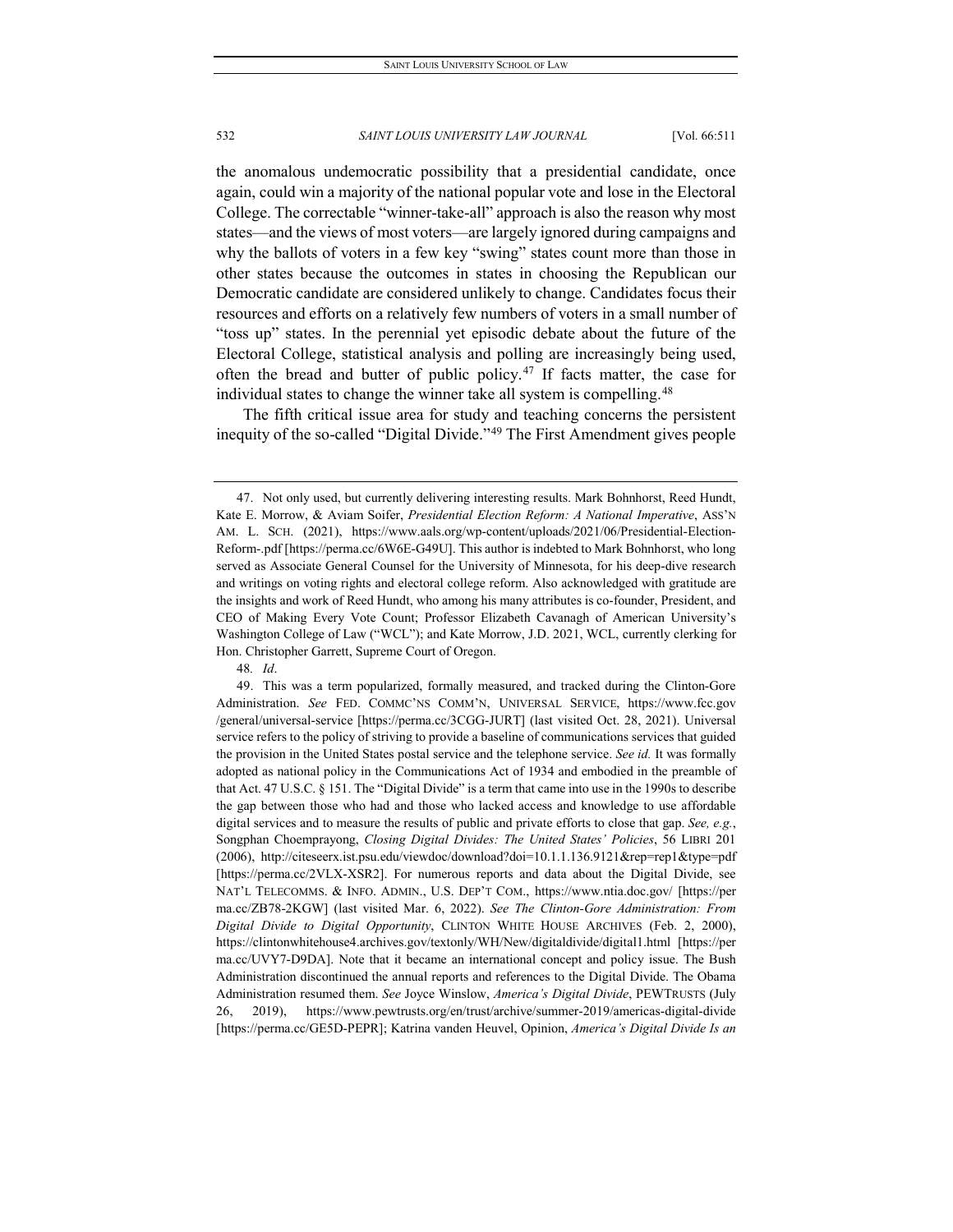the right but not the means for their voices to be heard. Cheerleaders used to, and some still do, use old-fashioned megaphones to be heard over noisy crowds.[50](#page-23-0) The impetus behind the original 20th Century idea of universal communications service and the later evolving government efforts to close the Digital Divide was to assure that as many people as possible had a reasonable chance to use the latest technological version of the megaphone, i.e., that efforts were made to provide universal access to the public for certain minimal or basic levels of affordable communications technology along with the knowledge of how to use it. As technology evolves and advances, this is, and with electronic communications in America, has always been, a moving target of what is sufficient to keep up with the Joneses; from early days of telephone service affording access to a telephone party operator monitored line, then to a rotary dial automatic telephone, eventually a touchstone dial device, and so on. The Clinton-Gore Administration took the universal service concept to a new level by focusing on bridging what it called the "Digital Divide" in the Internet era. Since then, there has been less focus on this cause, and frankly, there has been less public interest as prices have fallen and access to computer technology and mobile handheld devices exploded. But people are still left behind, unconnected and without the means to operate and function in the digital realm, much less fully exercise their First Amendment rights.<sup>[51](#page-23-1)</sup> With the unceasing acceleration of technological innovation, the challenge of helping the less advantaged or left out keep up with what is considered the latest minimal level of technology and know-how to function fully in society may seem as futile as the hounds sprinting to catch the electronic rabbits at race tracks. What can, should, and must be done to address digital inequity continues to be an important area of study.

Each of these five subject areas, which are by no means the only possible topics a teacher might choose from, provide fertile, fresh ground for critical intellectual analysis and creative approaches teaching public policy. Public policy classes, if they can find time and space in the curriculum, as well as writing seminars, workshops, clinics, symposia, and all sorts of academic programs might take on topics in any of these areas. Obviously, they often cross

*Emergency*, WASH. POST (June 23, 2020), https://www.washingtonpost.com/opinions/2020/06/23 /americas-digital-divide-is-an-emergency/ [https://perma.cc/97MN-ZBVS].

<span id="page-23-0"></span><sup>50.</sup> But not the cheerleader in recent Supreme Court decision *Mahanoy Area School District v. B.L.*, 594 U.S. 1 (2021).

<span id="page-23-1"></span><sup>51.</sup> JASON M. LAMB, THE DIGITAL DIVIDE: FREE EXPRESSION, TECHNOLOGY AND A FAIR DEMOCRACY 1 (2013). To grasp the lingering consequences of the Digital Divide, one may consider the disparate effects that the population experienced during the pandemic relating to education: remote schooling for elementary and secondary students, the challenges that all higher education has been grappling with to continue operations for undergraduates and graduates, and the controversies involving law graduates over bar exam requirements during the pandemic. Constitutional underpinnings for prioritizing closing the Digital Divide are suggested in the discussion of information access rights by Professor Brian Murchison. *See* Brian C. Murchison, *The Visibility Value of the First Amendment*, 26 WM. & MARY BILL RTS. J. 995 (2018).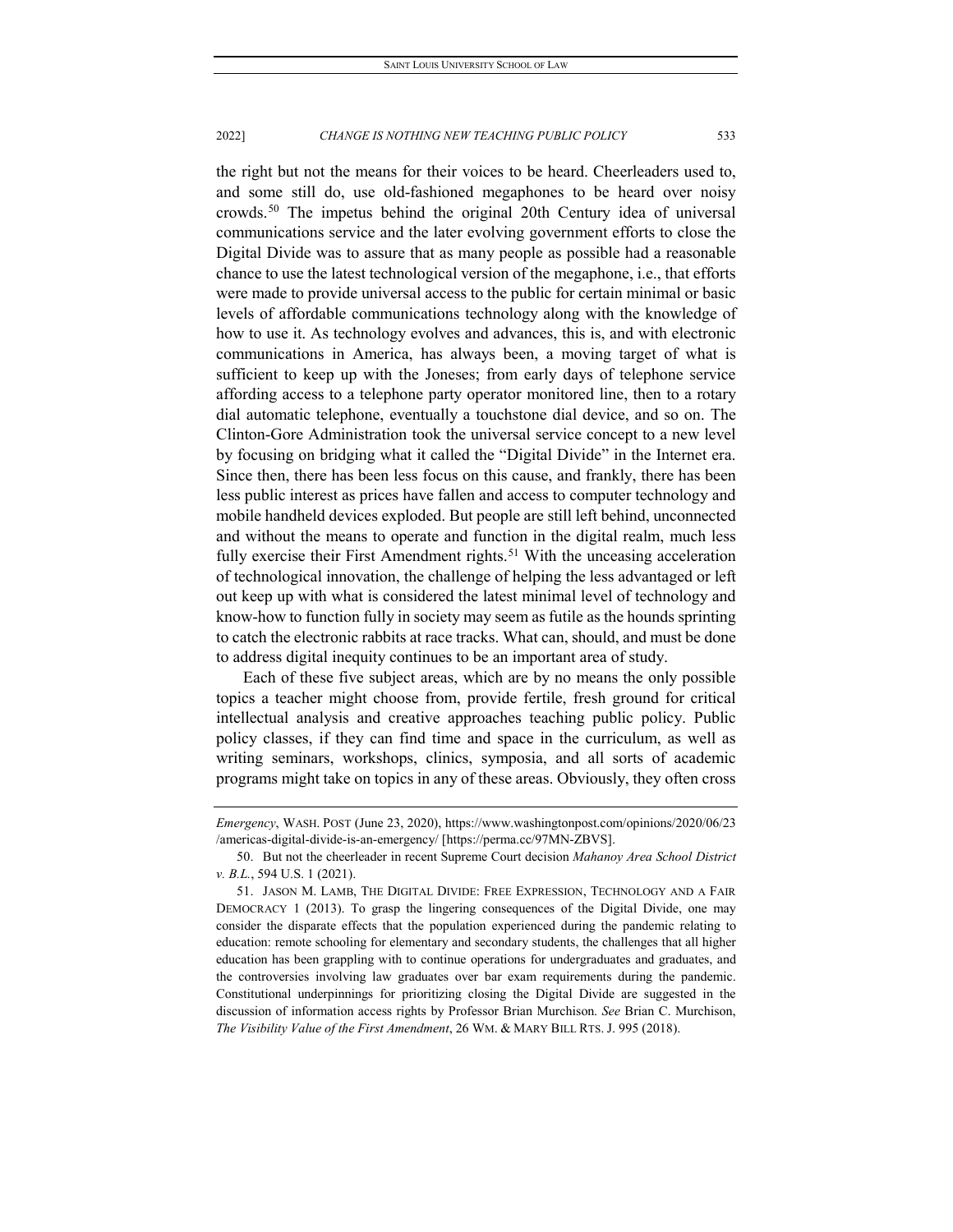and even arise from other disciplines. Faculty might creatively design any number of exercises and simulations to identify problems and develop a strategic model for solving them. Law schools can lend their talent and efforts to public task forces, advisory commissions, and hearings. This is hardly a newsflash as this is work law school faculty frequently do, and do well. These academic contributions prepare students for work in the policy field and can inform and advance public debate. Law schools and faculties, in these ways, can bring the issues of our day alive for their students and play a constructive role in efforts to address them in the outside world.

Care must be taken, perhaps teaching public policy as much as any subject, to avoid the temptation of teaching what seems like a course about current events. That lively and seductively superficial approach is considerably less useful for preparing law students for future success than rigorous doctrinal and experiential teaching. It also does not provide the lifelong learning skills desired to find solutions to new problems never experienced before, which is what public policy work is often about. But a balance can be struck. In the most recent years, it sometimes seems like the run of the news ripped from the headline's topics provide us with an unpaid for and unsolicited bar exam cram course on all manner of constitutional, legal, and political topics about matters that everyone has an opinion and something heartfelt to say.<sup>[52](#page-24-0)</sup> It would be both odd and a missed opportunity to completely ignore public policy headlines in class. One approach I experimented with in recent years is to frequently distribute a news clipping to the class that relates to the subject matter of our course in advance of a class. I ask for a volunteer to present and comment on the news story by relating it to our readings and class discussions. The presentations are limited to no more than three minutes, with two minutes maximum allowed for questions. Usually this worked well, nicely jump-started, and energized the class, and, admittedly, afforded me an extra few minutes to find my misplaced notes before formally starting the planned lesson.

# IX. WHAT'S NEW: THE MOST LIKELY FUTURE CHANGES TEACHING PUBLIC **POLICY**

It is a cliché to say the world is increasingly a global community. Due to advanced digital networks and the virtually borderless interconnected world we live in, skills are essential to address the multinational nature of public policy issues more than ever before. First, and most obviously, there are more multinational interests: overseas firms, for example, that wish to expand and invest in the United States, and domestic-based concerns that have interests

<span id="page-24-0"></span><sup>52.</sup> A silver lining in these troubled times has been that my wife's outspoken, intense preoccupation with the Trump Administration diverted her attention from my shortcomings.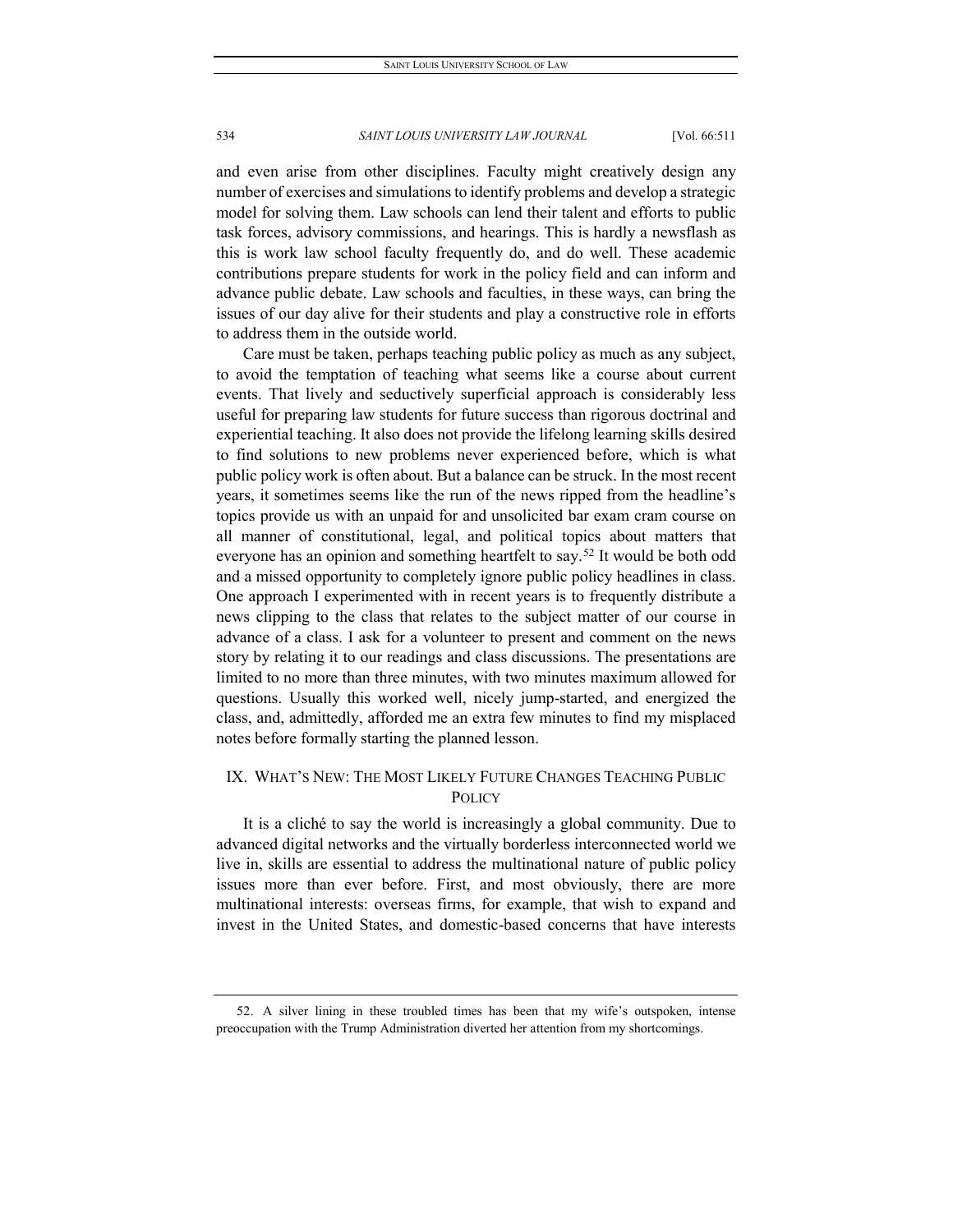abroad.<sup>[53](#page-25-0)</sup> These global players require sophisticated multinational government relations, in-house expertise, and outside representation. They also require expert compliance advice and risk assessment among other necessary government relations and regulatory services, especially those relating to financial services, privacy and security, tax, consumer protection, competition and antitrust policy, immigration and human resources of a cross border workforce, and not to mention, the movement guiding business decisions by Environmental, Social, and Governance ("ESG") considerations.<sup>[54](#page-25-1)</sup> The needs of people that arise from myriad threats and harms they face and crises they endure, including severe circumstances causing forced migration and people to become refugees, public health concerns, food insecurity, the denial of fundamental human rights, and the future coexistence of humanity and the natural world are inherently the responsibilities of governments and cannot be adequately addressed unilaterally.

Second, on many large issues, such as financial regulatory reform, climate change, and energy policy for example, the policy process has become a threeor four-dimensional chess game. For instance, the core reason that the G7 became the G20, and sometimes G27, was because it was understood that it is not possible to effect financial regulatory changes unilaterally. Washington, for example, is constrained from acting alone. It is preferable for London, Brussels, and Asia to be moving in roughly parallel directions as the United States and vice versa because of the impact of capital flows, economic activity, and the incentive to leverage arbitrage opportunities created by differences in regulation. The same can be said for spectrum policy, Internet privacy and security, climate change, energy, public health as we painfully know from the Covid-19 pandemic, and a host of other issues of global cross border scope. On many issues the BRIC countries, Russia, Brazil, India, and China, must be considered and involved. Consequently, if you want to influence the U.S. government on policy rules, it helps, if possible, to persuade other governments, including the so-called BRIC countries, and vice versa.

New technology and broadband interconnectivity are increasingly bringing other changes that should not be ignored in the public policy classroom. Increasingly the public interacts with the government electronically, often directly, without a "middleman" or the more gender-neutral "go between." The

<span id="page-25-0"></span><sup>53.</sup> For a vivid description of the demands for and growth of these services, see Eric Lipton & Danny Hakim, *Lobbying Bonanza as Firms Try to Influence European Union*, N.Y. TIMES (Oct. 18, 2013), https://www.nytimes.com/2013/10/19/world/europe/lobbying-bonanza-as-firms-try-toinfluence-european-union.html.

<span id="page-25-1"></span><sup>54.</sup> While the problem with predictions is they involve the future—and given the continuing cycling of the Covid-19 pandemic, there is considerable uncertainty—many respected analysts forecast steady growth of the demand for international legal services over the next decade, especially demand from large multinational organizations that frequently rely on large law firms. In turn, these entities are the ones generally responding to how to address ESG.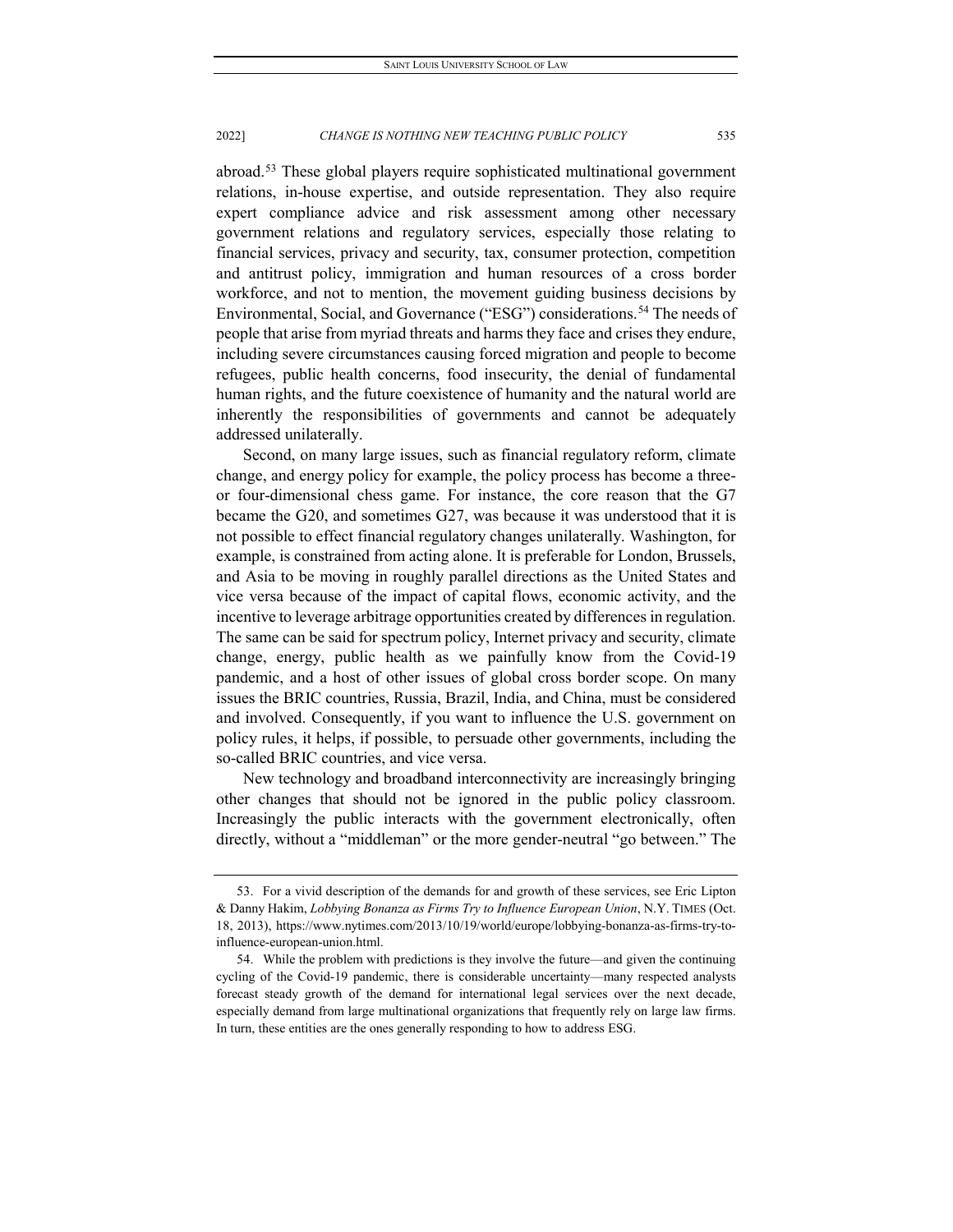"face-to-face meeting" by a lawyer representing a client in consultation with a government official, or simply providing raw information to clients, such as texts of bills and summaries of hearings, are of diminishing value and use. This puts a premium on expert analysis of ever increasingly available information in the public domain, as well as professional advice and advocacy. There are also powerful new advocacy techniques that are only beginning to fully appreciate. Witness, for example, how Google and others stopped the proposed anti-piracy legislation that the powerful Motion Picture Association of America backed, the Stop Online Piracy Act ("SOPA").<sup>[55](#page-26-0)</sup> In 2012, this legislation was a train on a fast track, supported by powerful Hollywood studio interests, but it was killed essentially overnight by new media techniques. Internet users also managed to block the Cybersecurity Act of 2012 with online grassroots techniques. It was like watching the Old School Redcoats marching in traditional battle formation getting picked off by unconventional online minutemen guerilla fighters. Such new lobbying techniques are increasingly applied to, developed from, or combined with political candidate and issue campaigns that use new social media practices to raise money and build public support. Similar techniques can be and are used in lobbying and government relations advocacy campaigns.

Another big question on the horizon for public policy is, "Do we run the government like an 'American Idol' type contest where policy outcomes are directly determined largely, if not completely, by polling the public? Why not?" Lawmakers essentially have the technological capability to run a virtual referendum about the innumerable issues before them. But should they? The issue of whether government officials are mere delegates or representatives is hardly new. Hopefully, we will remember the wisdom of Edmund Burke, who told the electors of Bristol in 1774, "your representative owes you, not his industry only, but his judgment, and he betrays, instead of serving you, if he sacrifices it to your opinion."<sup>[56](#page-26-1)</sup> (Of course, Sir Edmund did, in fact, lost his next election, so lawmakers ignore public opinion at their peril.)

Still another technology driven issue that has been understandably receiving attention is whether lawmakers and regulators treat all blogs, tweets, and other social messages and electronic comments alike. Those with money and new media savvy can flood the media with their messages and drown out others who

<span id="page-26-0"></span><sup>55.</sup> Stop Online Piracy Act, H.R. 3261, 112th Cong. (2011); Beth Marlowe, *SOPA (Stop Online Piracy Act) Debate: Why are Google and Facebook Against it?*, WASH. POST: BUS., https://www.washingtonpost.com/business/sopa-stop-online-piracy-act-%E2%80%A6-are-google -and-facebook-against-it/2011/11/17/gIQAvLubVN story.html (last visited Nov. 28, 2021).

<span id="page-26-1"></span><sup>56.</sup> Edmund Burke, Speech to the Electors of Bristol (Nov. 3, 1774), *in* 6 THE WORKS OF THE RIGHT HONOURABLE EDMUND BURKE: WORKS 1:446-48, 7 (Henry G. Bohn ed., 1854–56); Edmund Burke, Substance of the Speech in the Debate on the Army Estimates, in the House of Commons (Feb. 9, 1790), *in* 3 THE WORKS OF THE RIGHT HONOURABLE EDMUND BURKE (1891). *See generally* CONOR CRUISE O'BRIEN, THE GREAT MELODY: A THEMATIC BIOGRAPHY AND ANTHOLOGY OF EDMUND BURKE 77–78 (1992).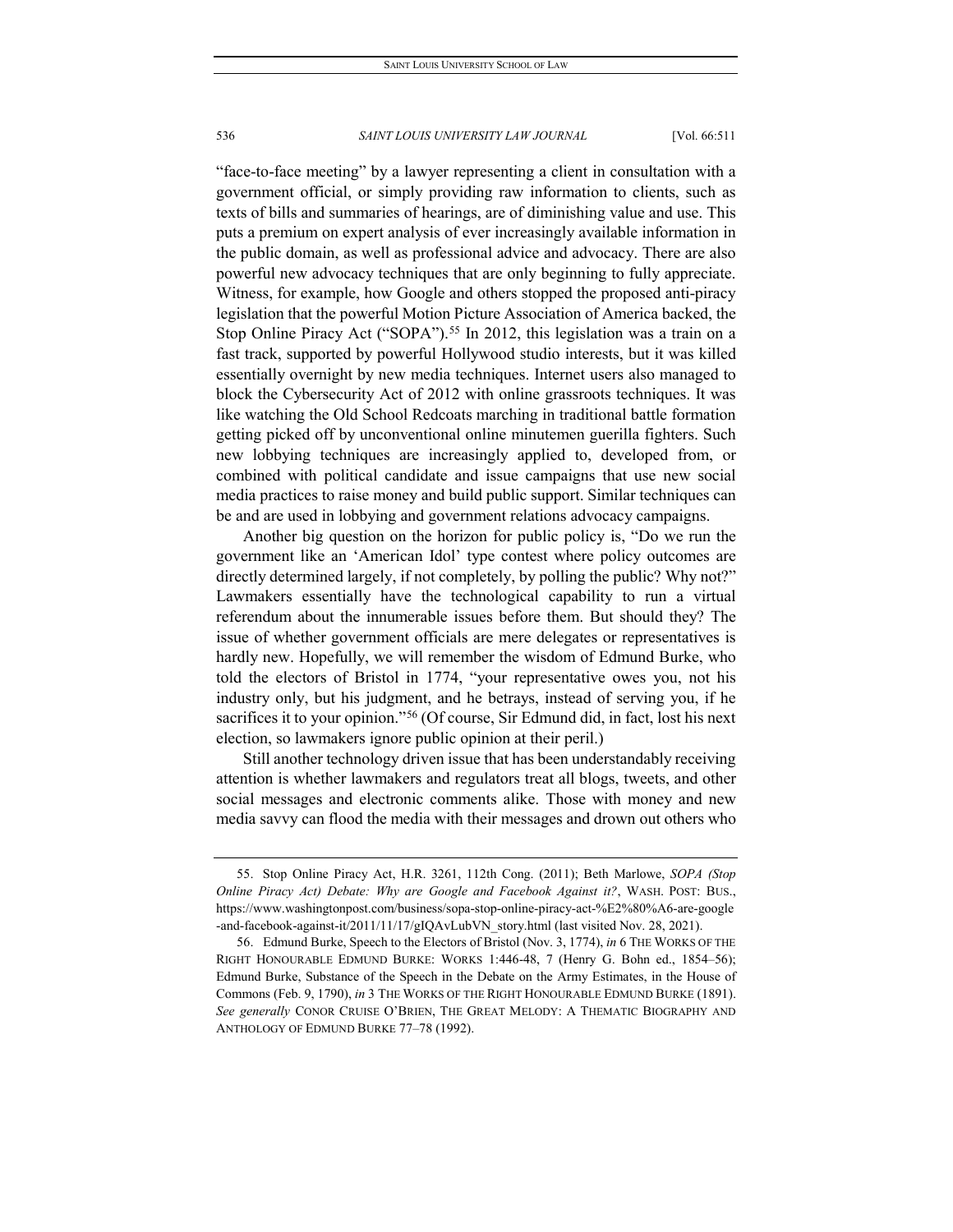lack the technological means to join Burke's "great melody" of public discourse.[57](#page-27-0) The answer is that the government is wrestling with how best to weigh and evaluate all the input it now seeks and receives electronically outside the time-worn contours of the traditional legislative and administrative process.[58](#page-27-1) At the federal level, congressional offices and agencies are adopting various practices for accepting and reviewing digital messages. Conversely, interactions with government officials and staff have been increasingly moving away from in person and voice toward greater reliance on virtual written electronic communications, a trend that has accelerated for obvious reasons during the pandemic and reinforced by the post-January 6, 2021, insurrection security measures.

Some courses may be able to do justice to the changing world of lobbying at the state level, which is not possible to do in this space other than to acknowledge the importance of the subject. When one thinks about it, there are similarities between developments in the field of public policy at the international level, noted previously,<sup>[59](#page-27-2)</sup> and at the state level in this country. The historical and continuing responsibilities for the public policy of states is a complex topic that could be the subject of entire courses and should not be completely ignored in any policy course because of the nature of our federal system, the importance of preemption and other issues, and the various synergistic and adversarial two-way relationships between Washington D.C. and state capitals. Governors, State Attorneys General, State Legislators, and State Courts have a tremendous impact initiating, changing, and experimenting with policy.[60](#page-27-3) This is often through the collective tandem action of different states

59*. Supra* Part IX.

<sup>57.</sup> O'BRIEN, *supra* note 56, at xxiii.

<span id="page-27-1"></span><span id="page-27-0"></span><sup>58.</sup> Law journals, lawmakers, and others are beginning to feature articles and reports discussing whether and how electronic comments and blogs should be analyzed and weighed within the framework of the Administrative Procedure Act and other considerations. Bridget C.E. Dooling, *Legal Issues in E-Rulemaking*, 63 ADMIN. L. REV. 893, 897–98 (2011); Stephen M. Johnson, *Beyond the Usual Suspects: ACUS, Rulemaking 2.0, and a Vision for Broader, More Informed, and More Transparent Rulemaking*, 65 ADMIN. L. REV. 77, 84 (2013); *see* PERMANENT SUBCOMM. INVESTIGATIONS, STAFF OF S. COMM. HOMELAND SEC. & GOV'T AFF., 116TH CONG., REP. ON ABUSES OF THE FEDERAL NOTICE-AND-COMMENT RULEMAKING PROCESS (2019); LETITIA JAMES, N.Y STATE OFF. ATT'Y GEN., FAKE COMMENTS: HOW U.S. COMPANIES & PARTISANS HACK DEMOCRACY TO UNDERMINE YOUR VOICE (2021); Admin. Conf. of the U.S., Recommendation 2021-1, *Managing Mass, Computer-Generated, and Falsely Attributed Comments*, 86 Fed. Reg. 36,075 (July 8, 2021).

<span id="page-27-3"></span><span id="page-27-2"></span><sup>60.</sup> Justice Brandeis copied the often-cited phrase "laboratories of democracy" in which he described how "a single courageous State may, if its citizens choose, serve as a laboratory; and try novel social and economic experiments without risk to the rest of the country." New State Co v. Liebmann, 285 U.S. 262, 311 (Brandeis, J., dissenting). The late, great Chief Judge of New York State, Judith Kaye's final article was published posthumously in the Brooklyn Law Review, *Reflections on Opportunity in Life and Law*, 81 BROOK. L. REV. 1383 (2016). Not only is her essay a compendium of lessons framed around her own autobiography, but it also addresses a subject that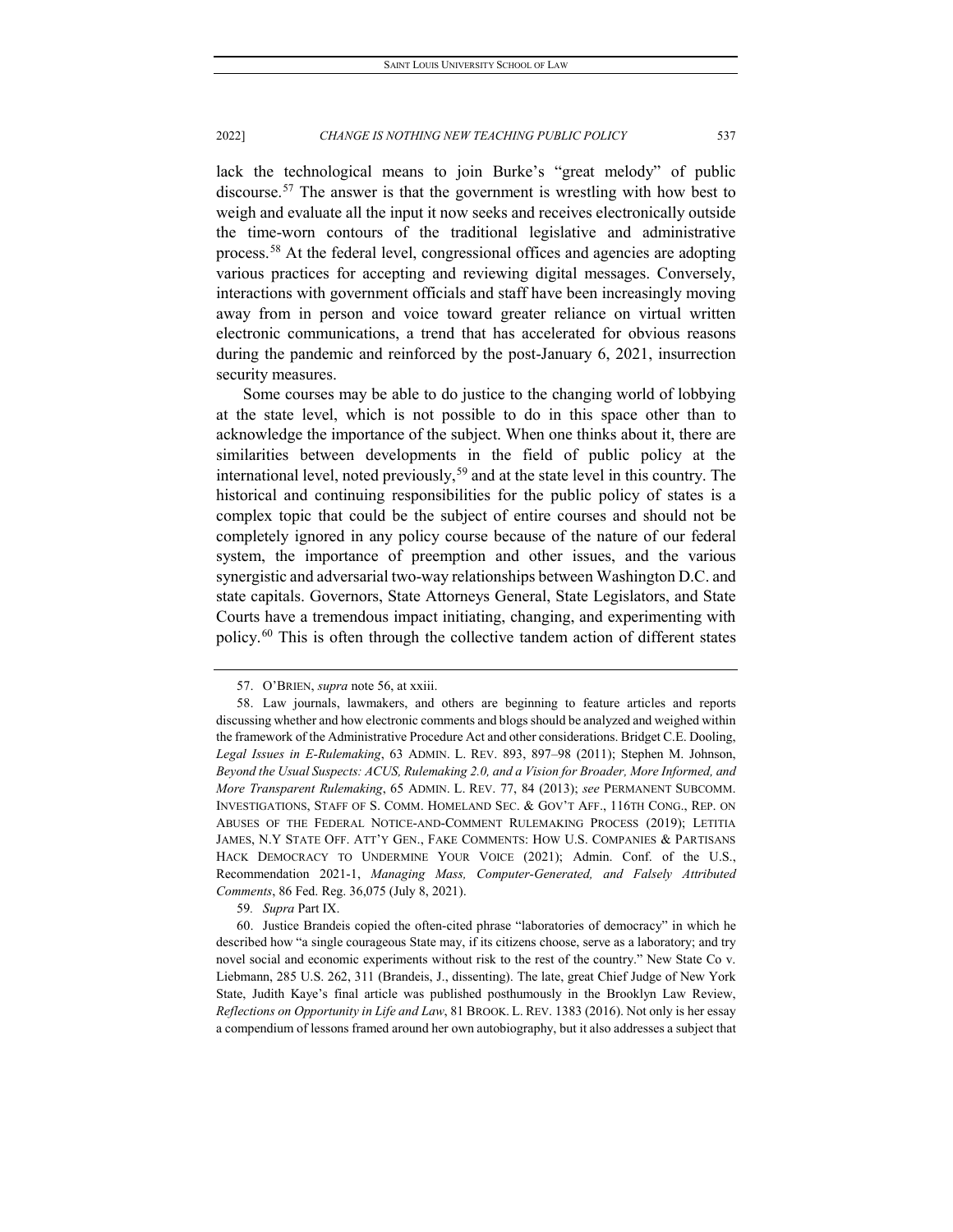involving issues common to all, but it might also arise in individual states acting independently on an item within their policy agenda. Whether an issue involves multi-state action by Governors, Legislatures, State Attorneys General, Judges, or more local activity in a particular state, students should be made aware of the importance of local expertise, understanding established norms and the players, and compliance rules for disclosure and regulation of lobbying, which vary from state to state. One cannot assume without peril that what works and is acceptable inside the Washington D.C. beltway additionally passes muster elsewhere in states, and that what was a compliance rule in the past still governs. Students must learn to trust their experience and knowledge but always to verify by checking the current rules.

In the future, we should expect to pay much more attention to learning about the connections, meaning the interplay between elections and lobbying. Much is assumed, but not enough is well understood, about the subject. For example, how should we measure the impact of lobbyists on elections? A great deal is written about lobbyists as political donors, fundraisers, and "bundlers."<sup>[61](#page-28-0)</sup> Undeniably, the political system and elections are obscenely awash with money as Professor Larry Lessig and others document.<sup>[62](#page-28-1)</sup> And it corrodes our democratic system. The significance of money from lobbyists is not fully understood and is debatable. Is it a drop in an ocean of money? Or does it somehow have outsized impact, and if so, how best to address that? Can legislators decline to take money from registered lobbyists during the election cycle or during a two-year Congress when a lobbyist appears before them?<sup>[63](#page-28-2)</sup> How does the dependence on political fundraising relate to the role of lobbyists and governing, or the failure to govern between, elections? Is it not the case that the impact of money in shaping policy outcomes is overstated, and the real scandal is that nonstop fundraising leaves elected officials little, if any, time to do their jobs? Does the resulting need for staff assistance to govern perversely make elected officials more dependent on lobbyists—not for money, but to get the work of legislators done? In brief, the links between professional lobbying and elections should be

had been for a very long time of great importance to Judge Kaye: the significance of state constitutions in general, and the New York State Constitution in particular. *See* Susan N. Herman, *Portrait of a Judge: Judith S. Kaye, Dichotomies, and State Constitutional Law*, 75 ALB. L. REV. 1977 (2012); Susan N. Herman, *For Judith S. Kaye*, 81 BROOK. L. REV. 1361 (2016). This author discussed Kaye's pioneering work on states as laboratories of democracy in the introduction of the review issue celebrating her life and work. Nicholas W. Allard, *A Tribute to Judge Kaye*, 81 BROOK. L. REV. 1351 (2016). For a lively description of the work of individual public policy lobbyists, many of whom are leading experts at the state level, see LEECH, *supra* note 30, at 37.

<sup>61.</sup> LEECH, *supra* note 30; BERTRAM LEVINE, *supra* note 30, at 21.

<span id="page-28-2"></span><span id="page-28-1"></span><span id="page-28-0"></span><sup>62</sup>*. SEE* LESSIG, *supra* note 41, at 7. The ABA Lobbying Task Force proposed limits on accepting contributions from lobbyists. ABA LOBBYING LAW IN THE SPOTLIGHT, *supra* note 39, at 20.

<sup>63.</sup> ABA LOBBYING LAW IN THE SPOTLIGHT, *supra* note 39, at 20.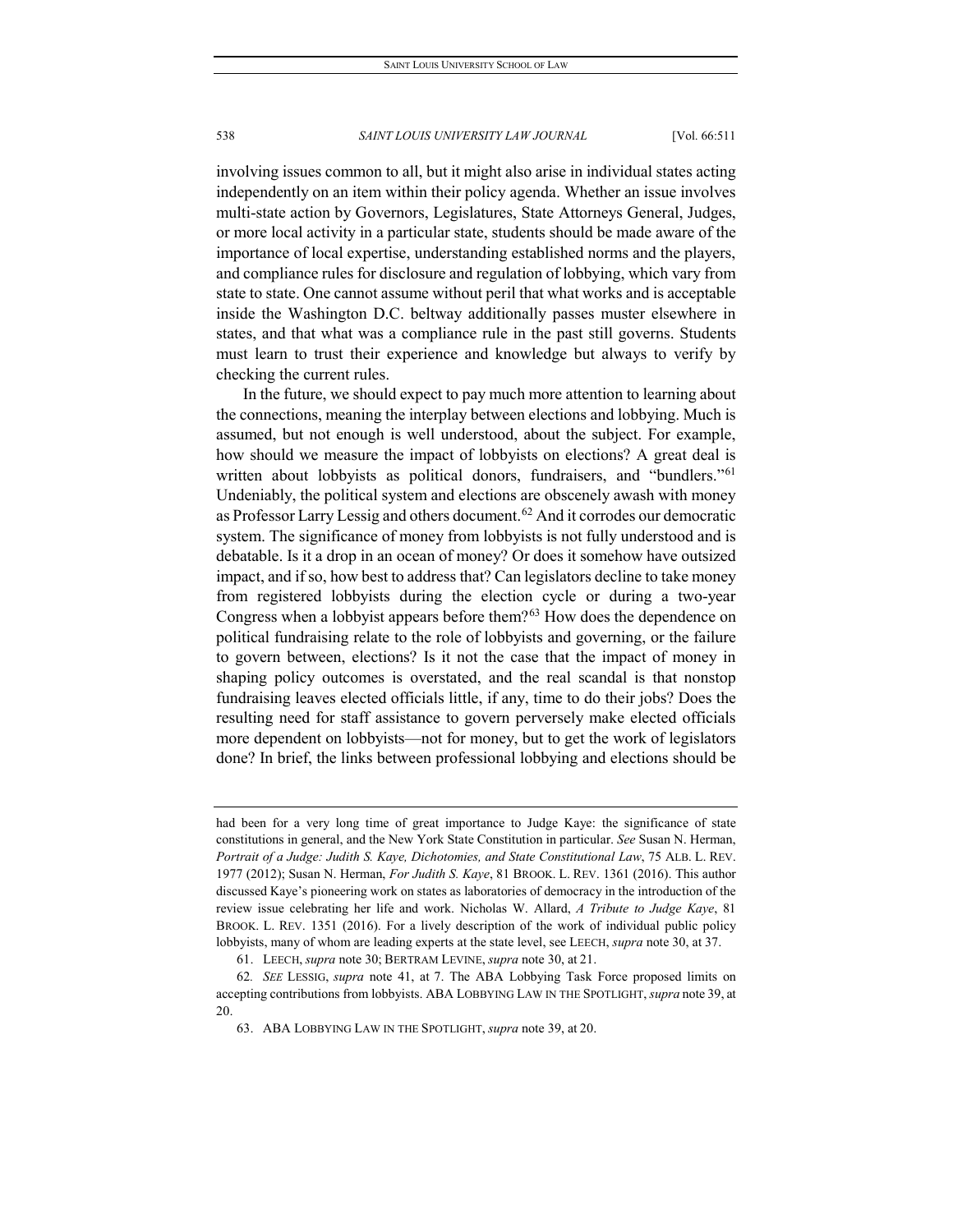better understood, and the topic is rich and worthy of considerable further open-minded and data-driven study.<sup>[64](#page-29-0)</sup>

# X. TEACHING PUBLIC POLICY PUBLICLY: WHAT MORE LAW SCHOOLS, POLICY TEACHERS, & LAWYERS CAN DO

Universities and colleges across America are deemphasizing teaching the founding history of our country.<sup>[65](#page-29-1)</sup> At the same time, there is ample evidence of widespread and profound ignorance among the American public about how our government and system of justice are supposed to work.<sup>[66](#page-29-2)</sup> Law schools and law professors are uniquely equipped to step into the breach and supplement the offerings for undergraduate and graduate students at their own and neighboring universities and colleges, including community colleges. They might also develop programs for people of all ages and backgrounds at high schools and post-secondary schools offering associate degrees, certificates, and continuing education to adults. At Brooklyn Law School, our students and faculty, as I am sure is commonly the case in law schools throughout the country, often enjoyed, were gratified, and learned by teaching local high school students about law and justice. The need is great. More can be done and should be encouraged. Similarly, the civic legal education initiatives impressively underway and led by courts, bar authorities, and others need to expand and be encouraged. Law

<span id="page-29-2"></span>66. Goldstein, *supra* note 4. For example, a survey conducted in 2018 by the Woodrow Wilson Fellowship Foundation found that only thirty-six percent of Americans would pass the standard citizen test given to immigrants. This test only requires applicants to get sixty percent of the questions right. Fewer than one quarter knew why the colonists fought the British, and more than half do not know how many justices serve on the Supreme Court. Sixty percent do not know which countries the United States fought in World War II. Younger people performed the worst. Only nineteen percent of those younger than forty-five passed the test. In fact, there are many recent studies showing that ignorance of basic civic information about American history, government, and law is a growing problem. *See, e.g.*, Memorandum, Angela E. Kamrath, *Americans' Increasing Ignorance of American History & Government Can No Longer Be Ignored*, AM. HERITAGE FOUND., http://americanheritage.org/wp-content/uploads/docs/America's%20Increasing%20Igno rance%20-%20Civic%20Studies%20Summaries.pdf. Justice Sandra Day O'Connor described the situation as a national crisis on the basis that this knowledge is fundamental to maintaining a democratic society based on the informed consent of the people to the rule of law. *See* ACTA Core Curriculum Report, *supra* note 65.

<span id="page-29-0"></span><sup>64</sup>*. See* Richard Briffault, *The Anxiety of Influence: The Evolving Regulation of Lobbying* (Columbia L. Sch. Pub. L. Working Paper, Paper No. 14-367, 2014), http://ssrn.com/abstract =2384645.

<span id="page-29-1"></span><sup>65.</sup> The American Council of Trustees and Alumni ("ACTA") is one source of data about the decline in teaching founding history nationwide. For example, its annual Core Curricular Report from November 2020, found that eighty-two percent of U.S. universities do not require students to take a foundational course in U.S. government or history. Press Release, Am. Council of Trs. & Alumni, ACTA Launches 12th Edition of Core Curriculum Report (Sept. 28, 2020), https://www.goacta.org/2020/09/acta-launches-12th-edition-of-core-curriculum-report/ [hereinafter ACTA Core Curriculum Report].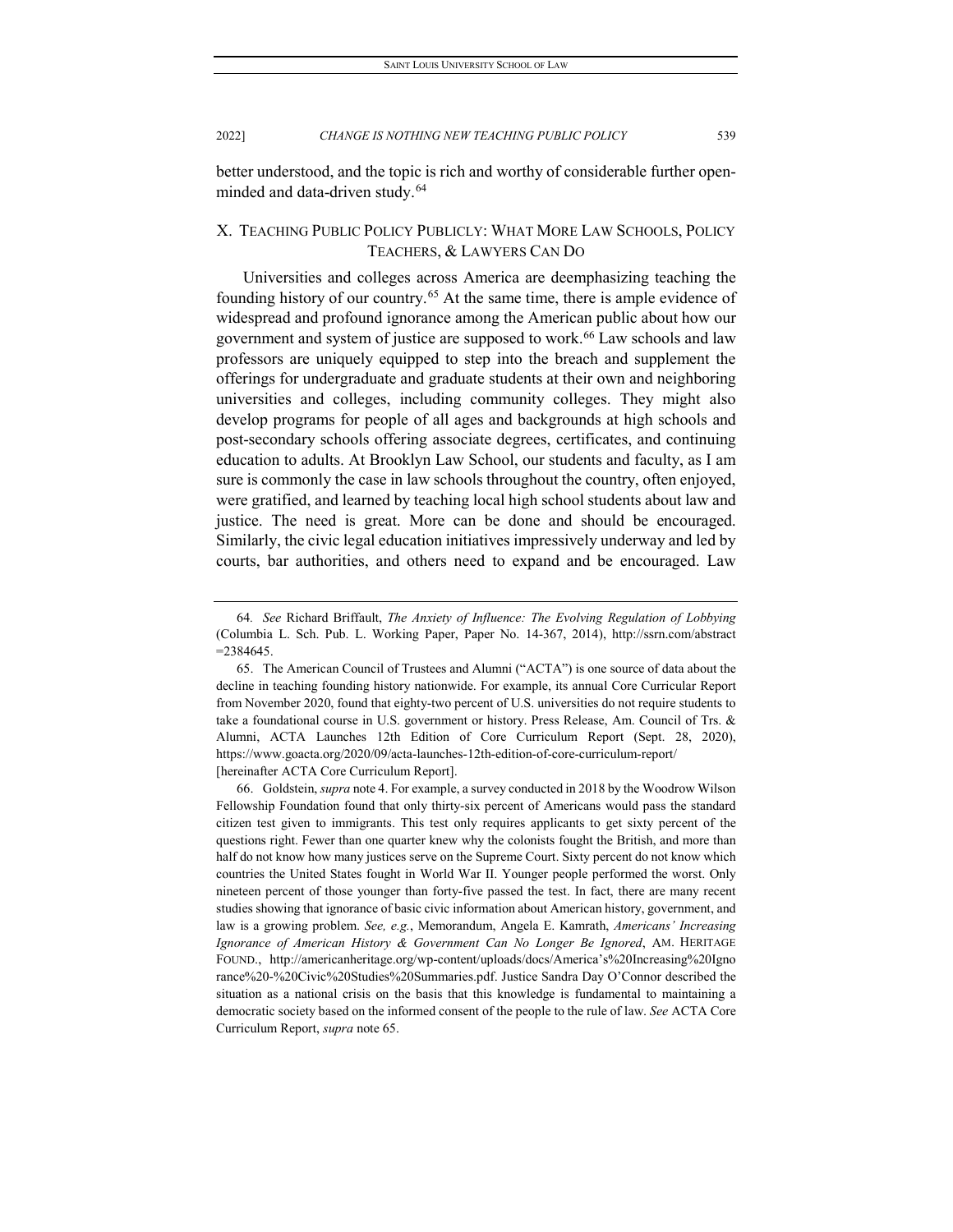faculties can be an outstanding source of scholarship, teaching and learning about the origins, current state, and future of our system of limited government under the law, but also for the public, not only their academic colleagues, lawyers, and law students. Law schools can benefit their own university communities and contribute to local institutions by prioritizing civic education and developing pilot programs that others might emulate. As beacons to follow, they can expand their own positive impact on the rule of law and justice beyond their own walls. Indeed, it is what many law schools are doing.  $67$ 

### **CONCLUSION**

Whether realized and acknowledged or not, public policy is an integral part of teaching and studying subjects across the law school curriculum. It is also a substantial part of what lawyers do in private practice, government, public service, and public interest work. It is bemusing to hear, as I often do, lawyers who say they are not involved in policy work even though they are or have been involved in writing laws and public policy work. On the flipside, frequently members of Congress, State Legislators and Staff, and those fully working in executive branches with law degrees, who all are lawmakers, say they are not practicing law. Their meaning is understandable, but it seems that they are technically incorrect.

The more significant truth is that the public policy process touches everything that matters to us as individuals and members of a diverse community living under the same constitutional rulebook. So, teaching public policy is a worthwhile calling whether as part of another doctrinal subject, experiential educational training, or as the central theme in its own course. It is both challenging and fascinating to teach because of its constantly changing nature. This feature of the subject matter calls for constant adjustment, adaptation, reexamining assumptions, and questioning what passes for conventional wisdom. Again, it's not rocket science, it's harder than rocket science.<sup>[68](#page-30-1)</sup> It also involves teaching a subject of considerable and growing interest to law students. My dear friend, Professor Jesse Choper, former Law Dean at the University of California Berkeley School of Law, once told me that the subject interests students because it opens their eyes to the possibility of exciting careers that are also meaningful. That matches my observation that no matter what characteristics and quirks we fairly or unfairly attribute to the digital natives who are in the most recent cohorts of students, they deserve credit for their genuine interest in contributing to others and to make a positive difference in the world, as well as their impatience to do so. Teaching students about public policy can

<span id="page-30-1"></span><span id="page-30-0"></span><sup>67.</sup> Again, receiving information about new civic education initiatives would be most welcome.

<sup>68.</sup> With thanks for this insight to Ira Schuman, *supra* note 3.